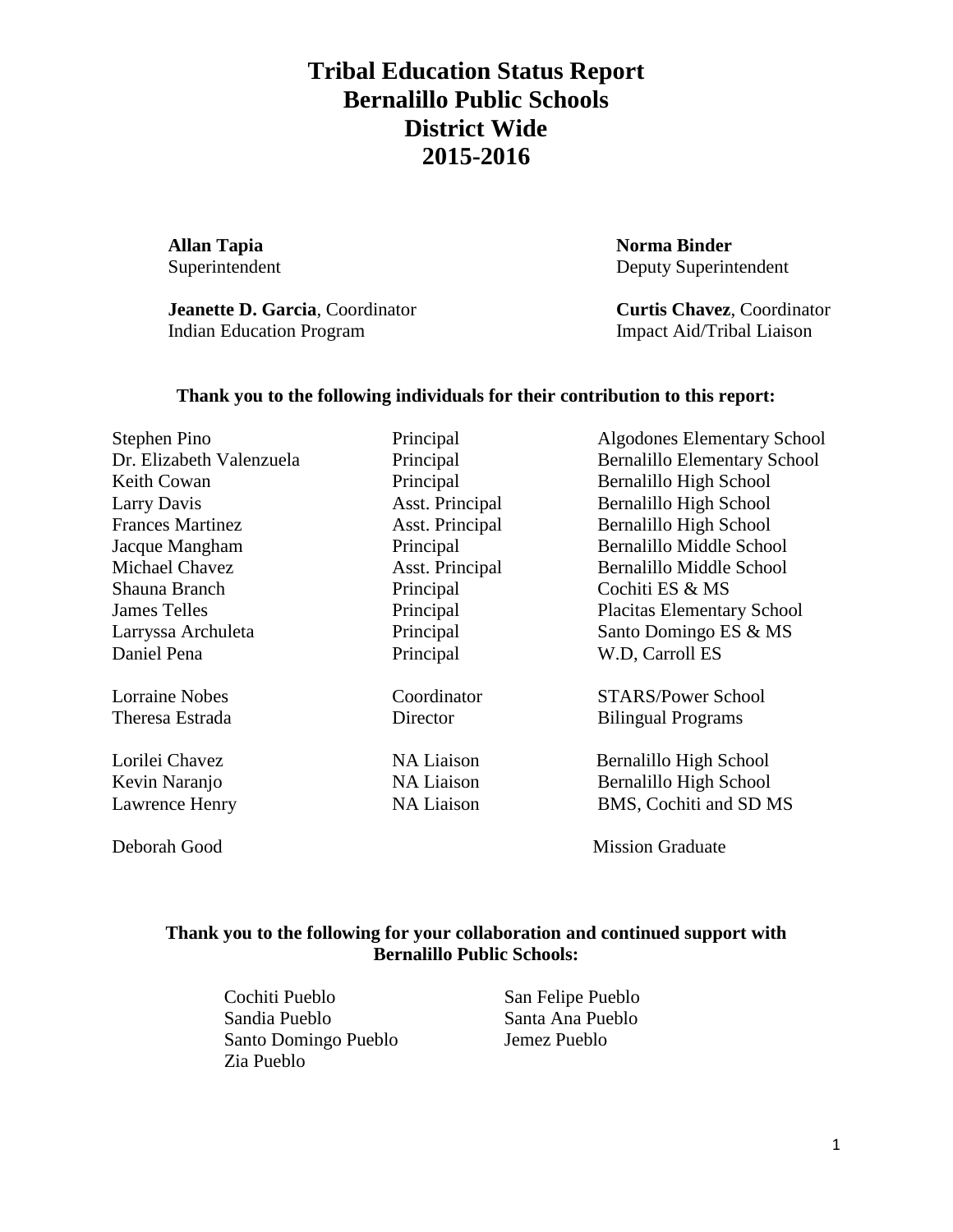### **CONTENTS \_\_\_\_\_\_\_\_\_\_\_\_\_\_\_\_\_\_\_\_\_\_\_\_\_\_\_\_\_\_\_\_\_\_\_\_\_\_\_\_\_\_\_\_\_\_\_\_\_\_\_\_\_\_\_\_\_\_\_\_\_\_\_\_\_\_\_\_\_\_\_\_\_\_\_\_\_\_**

| <b>Introduction</b>                                                                        | 3         |
|--------------------------------------------------------------------------------------------|-----------|
| <b>Detailed Report</b>                                                                     |           |
| ❖ New Mexico Student Achievement                                                           | $4 - 13$  |
| ❖ School Safety                                                                            | $14-16$   |
| ❖ Graduation Rate                                                                          | $17-19$   |
| ❖ Attendance                                                                               | $20 - 22$ |
| ❖ Parent and Community Involvement                                                         | 22        |
| ❖ Educational Programs Targeting Tribal Students                                           | 23        |
| ❖ Financial Reports                                                                        | $24 - 25$ |
| ❖ Current Status of Federal Indian Education Policies and Procedures                       | $26 - 27$ |
| ❖ School District Initiatives                                                              | 28-30     |
| ❖ Public School Use of Variable Calendars                                                  | 31-32     |
| ❖ School District Consultations                                                            | 33-34     |
| Indigenous Research, Evaluation Materials and Curricula for Tribal<br>❖<br><b>Students</b> | 35        |

**Conclusion**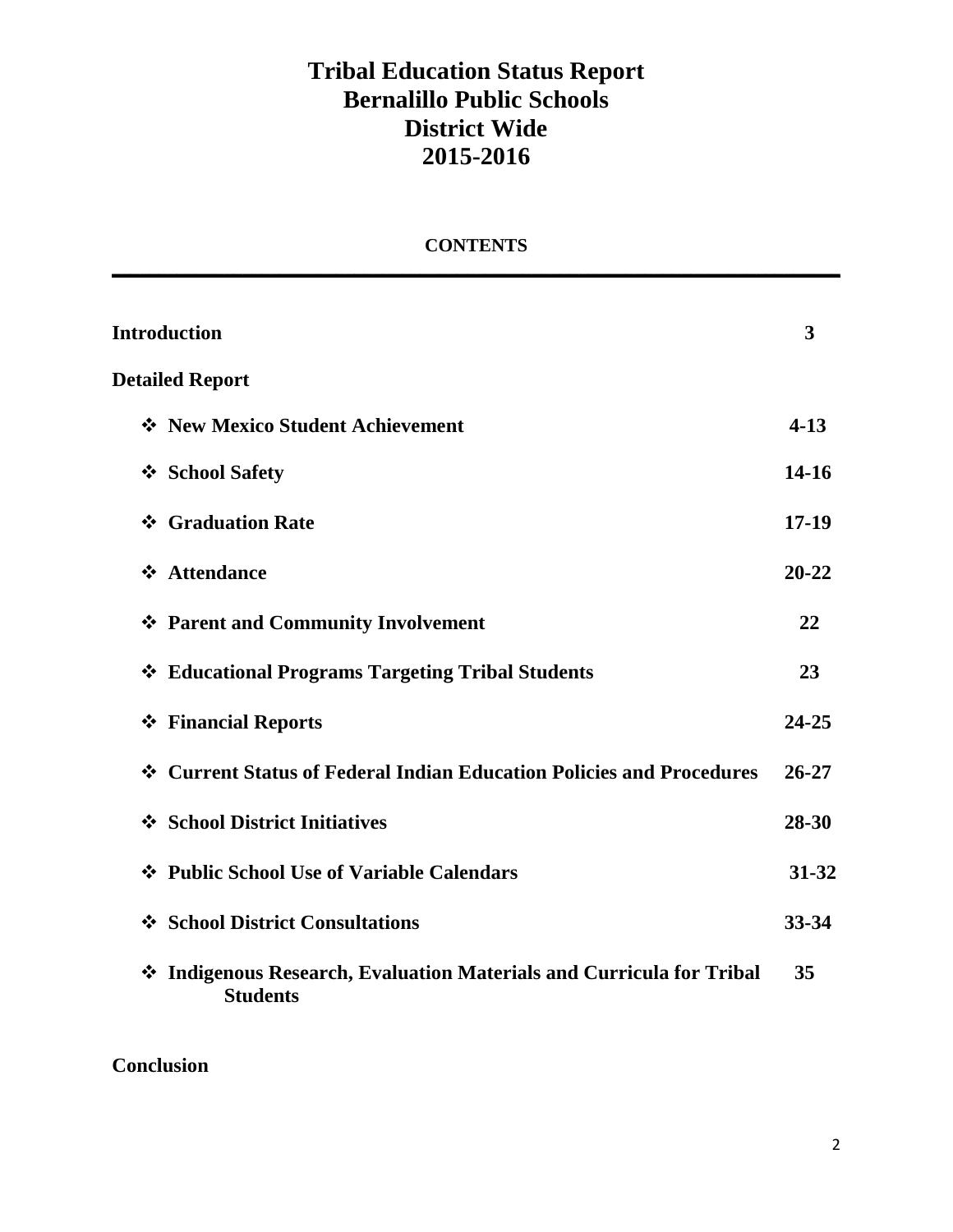#### **Introduction**

The Indian Education Department at Bernalillo Public Schools (BPS) has implemented initiatives throughout the district to address the educational needs and cultural development of our Native American students. These initiatives are based on collaboration and partnerships with 7 Pueblo communities, 9 schools within the BPS district and our Native American urban population. The Indian Education Department is committed to collaborating with the surrounding 7 Pueblo communities and addressing the needs of their students. The collaboration is vital and is a reflection that both entities can come together to improve the education of Native American students within the district.

This report provides information that was gathered during the 2015-16 school year for Native American students within BPS.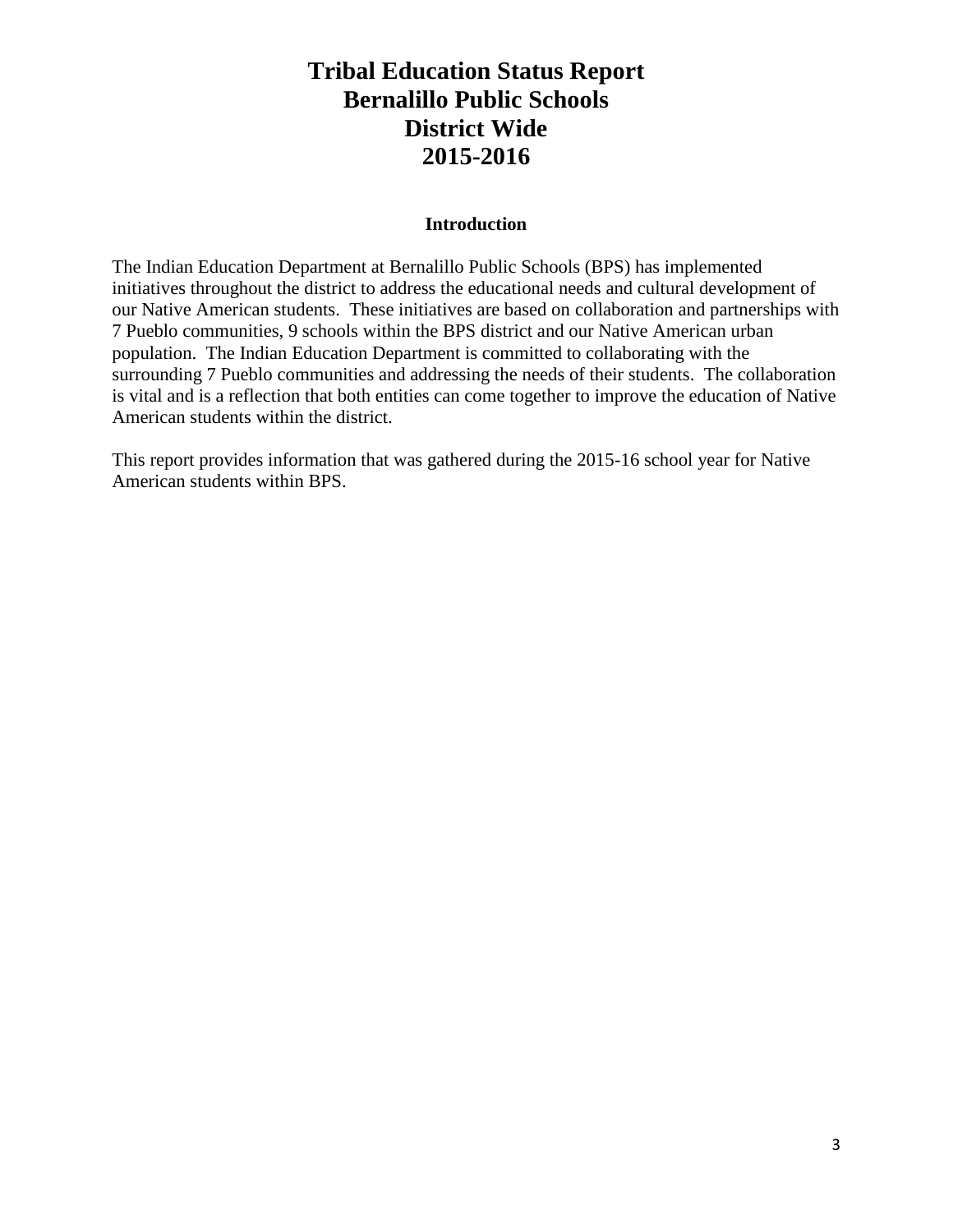|                                   |                | 2015-16 Native American Student Count |                 |                |                |                |                    |                          |                |               | F               |
|-----------------------------------|----------------|---------------------------------------|-----------------|----------------|----------------|----------------|--------------------|--------------------------|----------------|---------------|-----------------|
| <b>SCHOOL</b>                     | Algo.          | Cochiti<br>Elem.                      | Cochiti<br>Mid. | <b>BMS</b>     | <b>BHS</b>     | <b>BES</b>     | <b>SD</b><br>Elem. | SD Mid. Carroll Placitas |                |               | <b>TOTAL</b>    |
| PUEBLO/TRIBE                      |                |                                       |                 |                |                |                |                    |                          |                |               |                 |
| Acoma                             | $\mathbf{I}$   | $\mathbf{o}$                          | $\mathbf{o}$    | $\mathbf{o}$   | $\mathbf{o}$   | $\overline{2}$ | $\mathbf{2}$       | $\mathbf{o}$             | $\mathbf{I}$   | $\mathbf{o}$  | 6               |
| Cochiti                           | $\mathbf{o}$   | 69                                    | 28              | $\mathbf{2}$   | 23             | $\bf{1}$       | $\mathbf{o}$       | $\mathbf{o}$             | 3              | $\mathbf{o}$  | <u>126</u>      |
| Isleta                            | $\mathbf{o}$   | $\mathbf{o}$                          | $\mathbf{o}$    | $\mathbf{o}$   | $\mathbf{o}$   | $\mathbf{o}$   | $\mathbf{o}$       | $\mathbf{o}$             | $\mathbf{z}$   | $\mathbf{o}$  | $\overline{2}$  |
| Jemez                             | $\overline{4}$ | $\mathbf{I}$                          | $\mathbf{1}$    | $\overline{4}$ | $\overline{4}$ | 3              | 3                  | $\mathbf{o}$             | $\overline{2}$ | 1             | 23              |
| Jicarilla Apache                  | $\mathbf{o}$   | $\mathbf{o}$                          | $\mathbf{o}$    | $\mathbf{o}$   | $\overline{2}$ | $\mathbf{o}$   | $\mathbf{o}$       | $\mathbf{I}$             | $\mathbf{o}$   | $\mathbf{o}$  | $\overline{3}$  |
| Laguna                            | $\mathbf{2}$   | $\overline{4}$                        | $\mathbf{o}$    | $\mathbf{o}$   | $\mathbf{z}$   | $\mathbf{I}$   | $\mathbf{I}$       | $\Omega$                 | $\Omega$       | $\mathbf{o}$  | 10 <sub>1</sub> |
| Navajo                            | $\overline{2}$ | $\overline{4}$                        | 3               | 8              | 12             | 11             | 6                  | $\mathbf{o}$             | 11             | 3             | 60              |
| Picuris                           | $\mathbf{o}$   | $\mathbf{o}$                          | $\mathbf{o}$    | $\mathbf{o}$   | $\mathbf{o}$   | $\mathbf{o}$   | $\mathbf{o}$       | $\mathbf{o}$             | $\mathbf{o}$   | $\mathbf{o}$  | $\Omega$        |
| Pojoaque                          | $\mathbf{o}$   | $\mathbf{o}$                          | $\mathbf{o}$    | $\mathbf{o}$   | $\mathbf{o}$   | $\mathbf{o}$   | $\mathbf{o}$       | $\mathbf{o}$             | $\mathbf{o}$   | $\mathbf{o}$  | $\mathbf{o}$    |
| San Felipe                        | 156            | $\overline{4}$                        | 1               | 73             | 120            | 31             | 6                  | $\mathbf{I}$             | $\overline{2}$ | $\mathbf{o}$  | 394             |
| San Ildefonso                     | $\mathbf{I}$   | $\bf{1}$                              | $\mathbf{o}$    | $\mathbf{o}$   | $\mathbf{o}$   | $\mathbf{o}$   | $\mathbf{o}$       | $\mathbf{o}$             | $\mathbf{o}$   | $\mathbf{o}$  | $\overline{2}$  |
| San Juan                          | $\mathbf{o}$   | $\mathbf{I}$                          | $\mathbf{1}$    | $\mathbf{o}$   | $\overline{2}$ | $\mathbf{o}$   | $\mathbf{o}$       | $\mathbf{o}$             | $\mathbf{o}$   | $\mathbf{o}$  | $\overline{4}$  |
| Sandia                            | $\mathbf{o}$   | $\mathbf{o}$                          | $\mathbf{o}$    | $\overline{4}$ | 7              | 3              | $\mathbf{o}$       | $\mathbf{o}$             | 11             | $\mathbf{o}$  | 25              |
| Santa Ana                         | 3              | $\mathbf{2}$                          | $\mathbf{o}$    | 22             | 25             | 30             | $\mathbf{o}$       | $\mathbf{o}$             | 33             | $\mathbf{o}$  | 115             |
| Santa Clara                       | $\mathbf{I}$   | $\Omega$                              | $\mathbf{o}$    | $\mathbf{o}$   | $\Omega$       | $\mathbf{o}$   | $\mathbf{o}$       | $\Omega$                 | $\bf{1}$       | $\mathbf{o}$  | $\overline{a}$  |
| Santo Domingo                     | 15             | 66                                    | 31              | 10             | 102            | 8              | 207                | 85                       | 7              | $\mathbf{o}$  | 531             |
| <b>Taos</b>                       | $\Omega$       | $\mathbf{o}$                          | $\mathbf{o}$    | $\mathbf{o}$   | $\mathbf{o}$   | $\Omega$       | $\mathbf{o}$       | $\mathbf{o}$             | $\Omega$       | $\mathbf{o}$  | $\Omega$        |
| Tesuque                           | $\mathbf{o}$   | $\mathbf{o}$                          | $\mathbf{o}$    | $\mathbf{o}$   | $\mathbf{o}$   | $\mathbf{o}$   | $\mathbf{o}$       | $\mathbf{o}$             | $\mathbf{o}$   | $\mathbf{o}$  | $\mathbf{o}$    |
| Zia.                              | $\mathbf{1}$   | $\mathbf{o}$                          | $\mathbf{o}$    | 9              | 11             | $\mathbf{I}$   | $\mathbf{I}$       | $\mathbf{I}$             | $\overline{4}$ | $\mathbf{I}$  | 29              |
| Zuni                              | 5              | $\mathbf{o}$                          | $\mathbf{o}$    | $\mathbf{I}$   | $\mathbf{o}$   | $\overline{a}$ | $\mathbf{o}$       | $\mathbf{o}$             | $\mathbf{o}$   | $\mathbf{o}$  | 8               |
| Other                             | $\overline{2}$ | 1                                     | 1               | 6              | 10             | $\overline{a}$ | $\mathbf{I}$       | $\mathbf{o}$             | 10             | $\mathbf{z}$  | 35              |
| <b>TOTAL</b>                      | 193            | 153                                   | 66              | 139            | 320            | 95             | 227                | 88                       | 8 <sub>7</sub> | $\mathcal{I}$ | 1375            |
| <b>Total School</b><br>Population | 220            | 201                                   | 94              | 476            | 752            | 403            | 227                | 88                       | 572            | 123           | 3156            |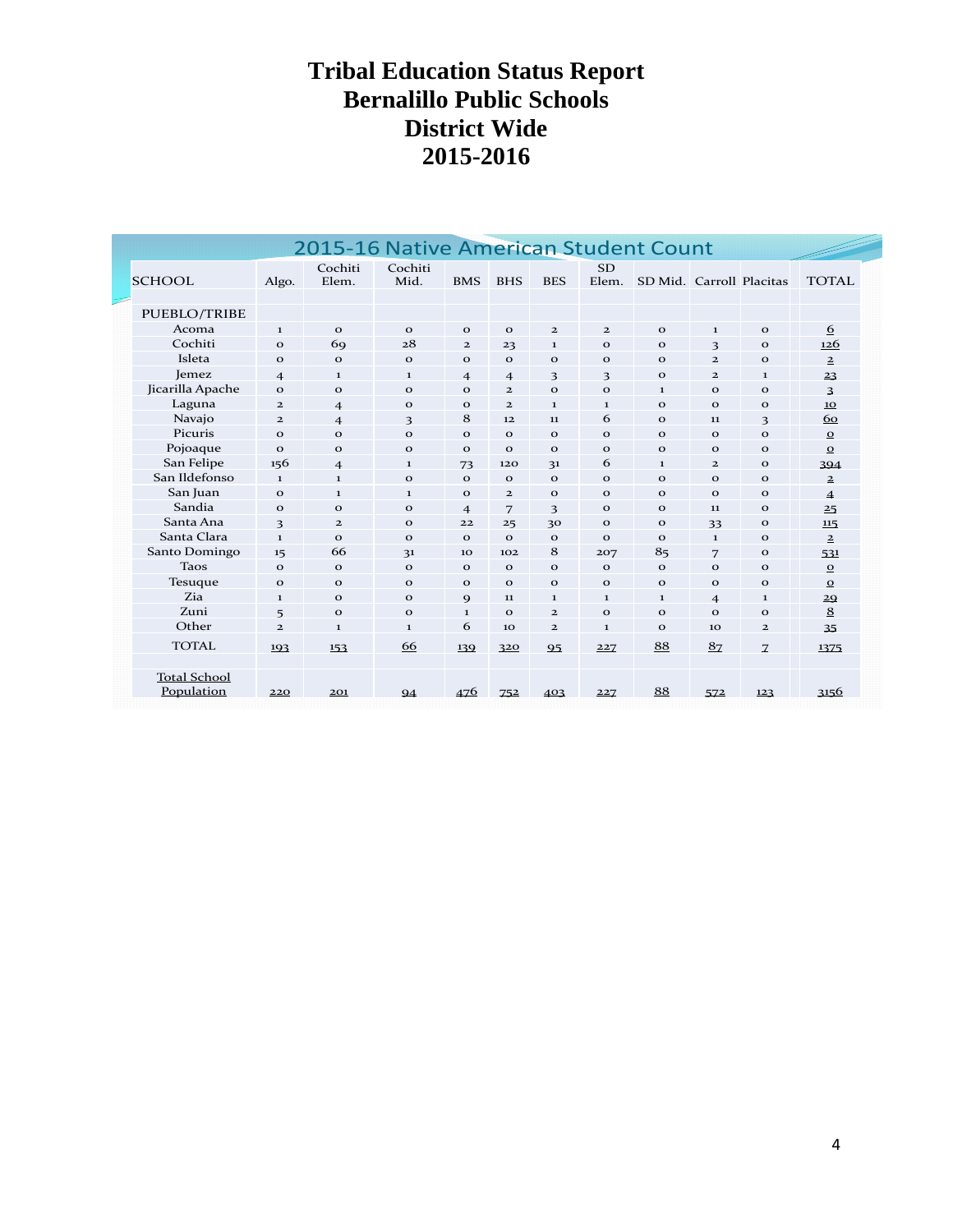## **1. School Achievement**

**BPS Objective: To support the efforts of the Bernalillo Public School District to meet the unique educational and culturally related academic needs of Native American students.**

**Background:** The New Mexico Assessments that we are evaluating include the following: PARCC (Math grades 3-11), English language arts (Grades 3-11). Reading (K-2) and Science (Grade 3-11). ACCESS (English Proficiency) and reading, math and science for students with disabilities.

**Methods:** During the 2015-2016 School Year, students were tested in grades K-2 using the Dibels Assessment.

**Results:** The following graphs will show the results of our Native American student compared to all other students.

- $\checkmark$  In 8<sup>th</sup> grade reading, our Native American students are doing better than all other students,
- $\checkmark$  At BHS, within Algebra I, 75% are at Levels 4 & 5, which means proficiency.
- $\checkmark$  Within Geometry, 50% of our students are at levels 4 & 5.

**Conclusion:** Our Native American students continue to score below in the (3) core subjects of math, reading and science.

### **Action Plan:**

- **1.** Increase the graduation rate of our Native American students within three years.
- **2.** Increase student attendance rate at each school site over the next three years.
- **3.** Students will demonstrate academic growth in literacy, math and science, K-12 throughout the entire school year.

### **1) Student Achievement as measured by a statewide test approved by the department, with results disaggregated by ethnicity:**

| <b>DIBLES - Overall Score</b><br>Kindergarten |      | 1 <sup>st</sup> Grade |      | $2nd$ Grade     |      |
|-----------------------------------------------|------|-----------------------|------|-----------------|------|
| <b>Hispanic</b>                               | 62.2 | <b>Hispanic</b>       | 55.7 | <b>Hispanic</b> | 47.1 |
| <b>Am Indian</b>                              | 60.5 | <b>Am Indian</b>      | 59.6 | Am Indian       | 55.7 |
|                                               |      | Caucasian             | 72.2 | Caucasian       | 52.2 |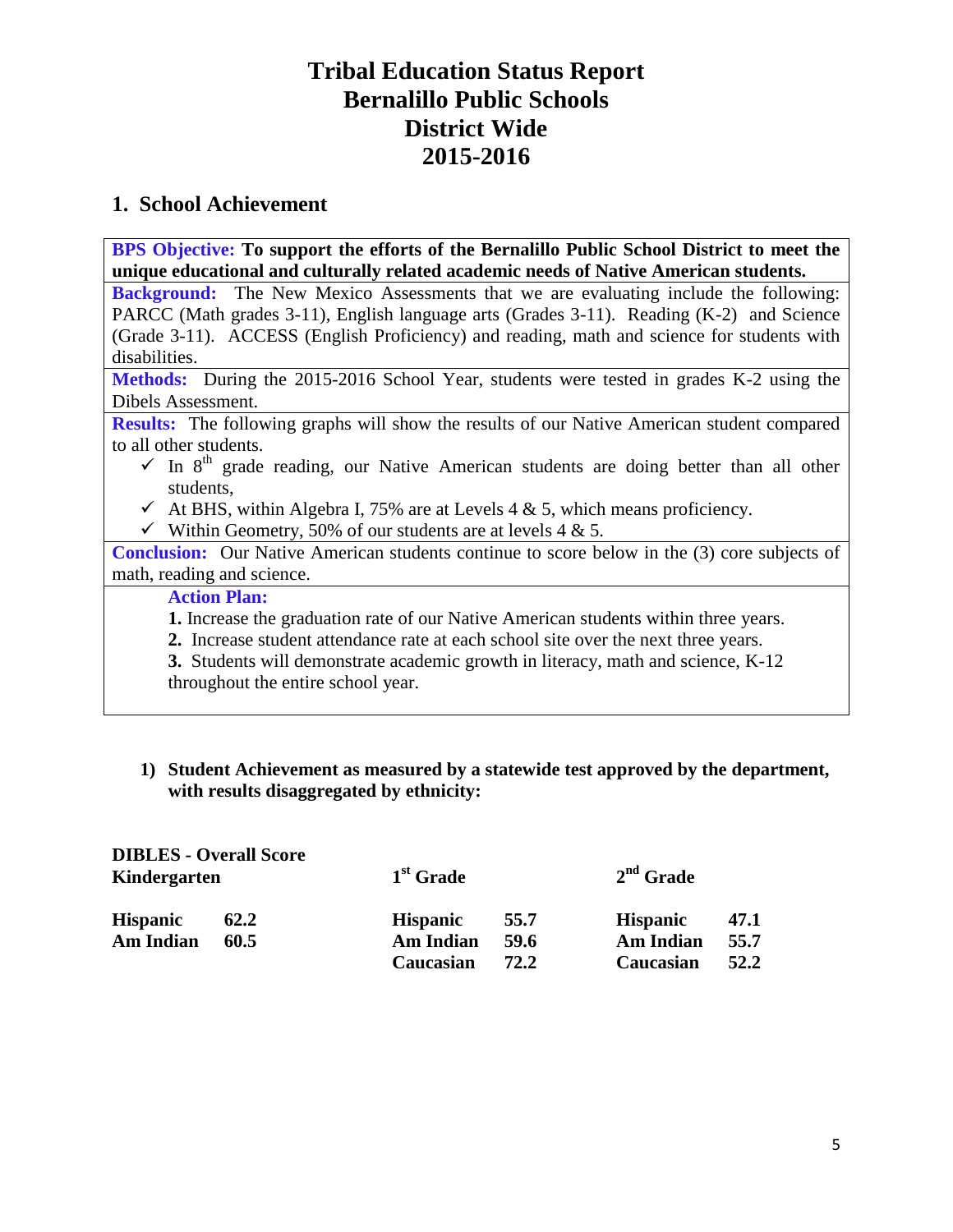**PARCC 2014-2015 3 rd Grade – Reading & Math**



**PARCC 2014-2015 4 th grade – Reading, Math & Science**

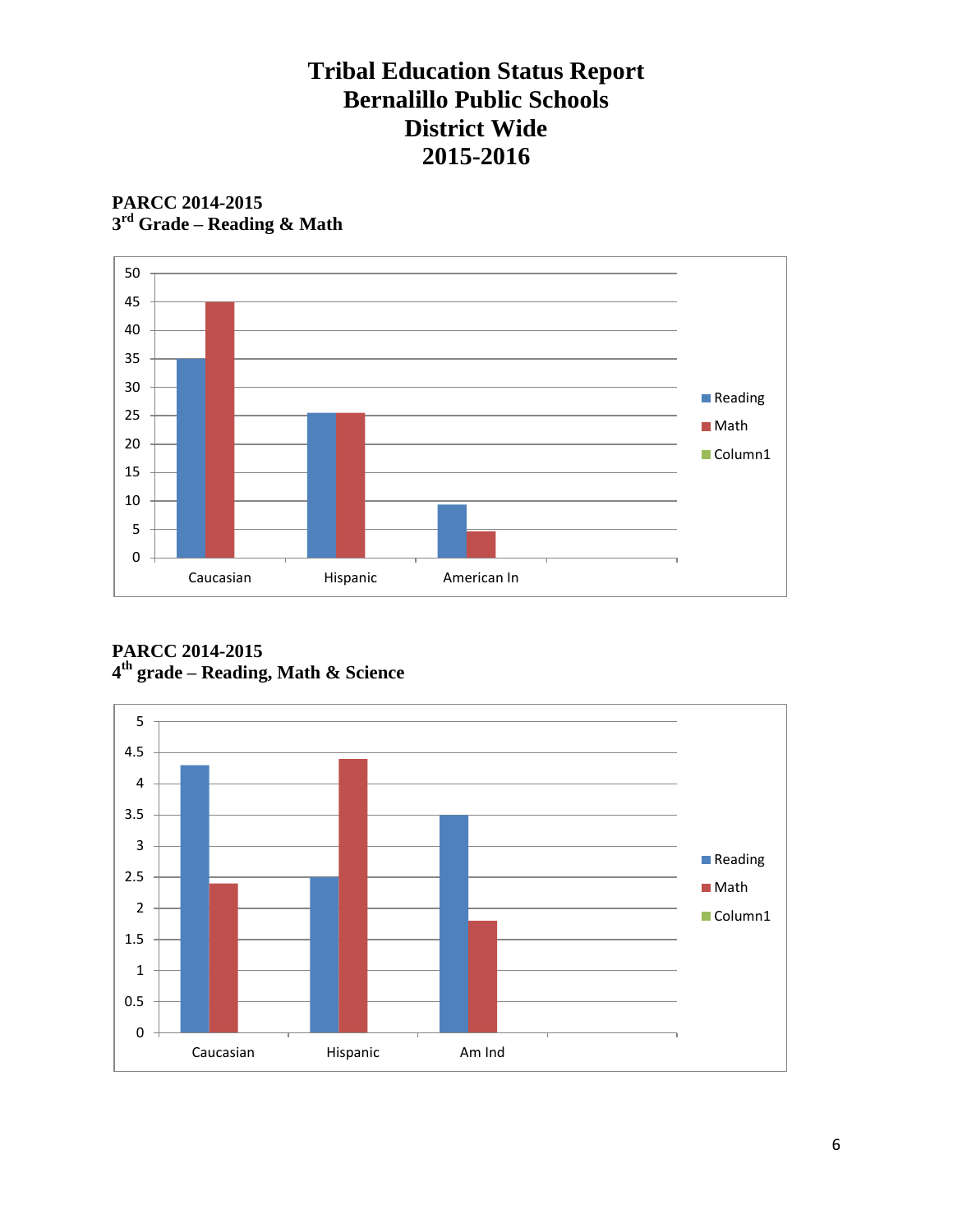



**PARCC – 2014-2015 6 th Grade – Reading & Math**

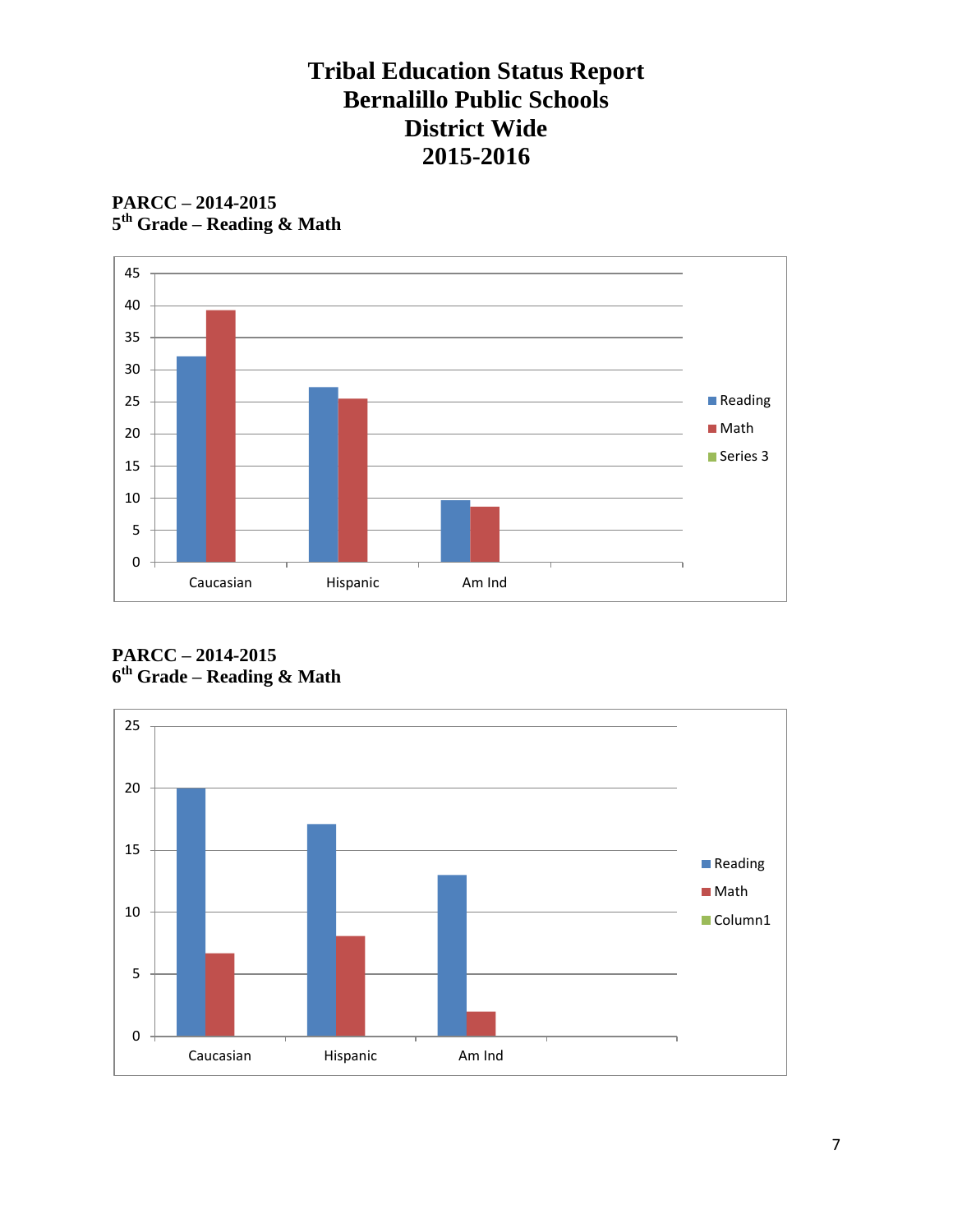

**PARCC - 2014-2015 7 th Grade - Reading & Math**

**PARCC – 2014-2015 8 th Grade – Reading, Math & Science**

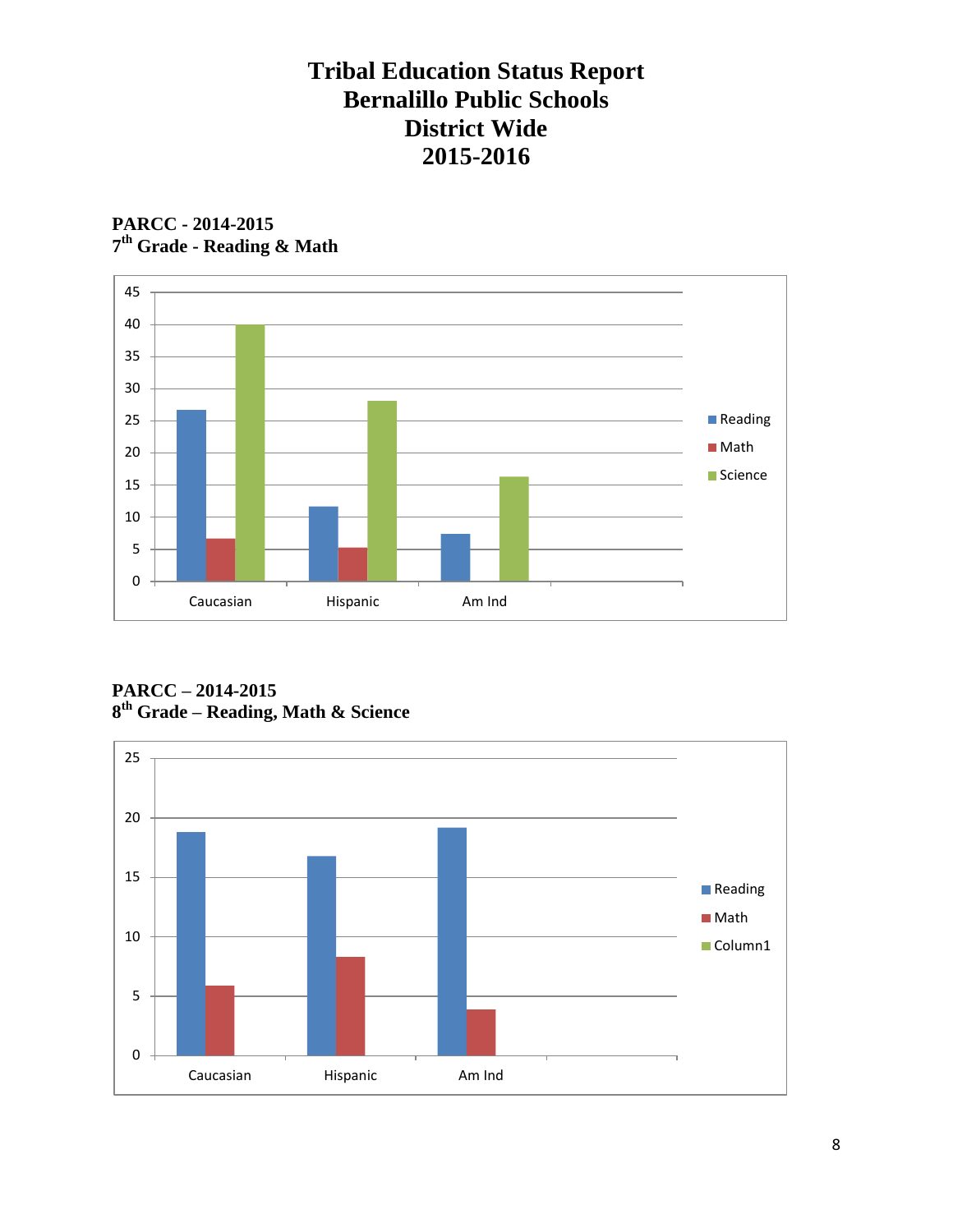



**PARCC – 2014-2015 10th Grade – Reading & Math**

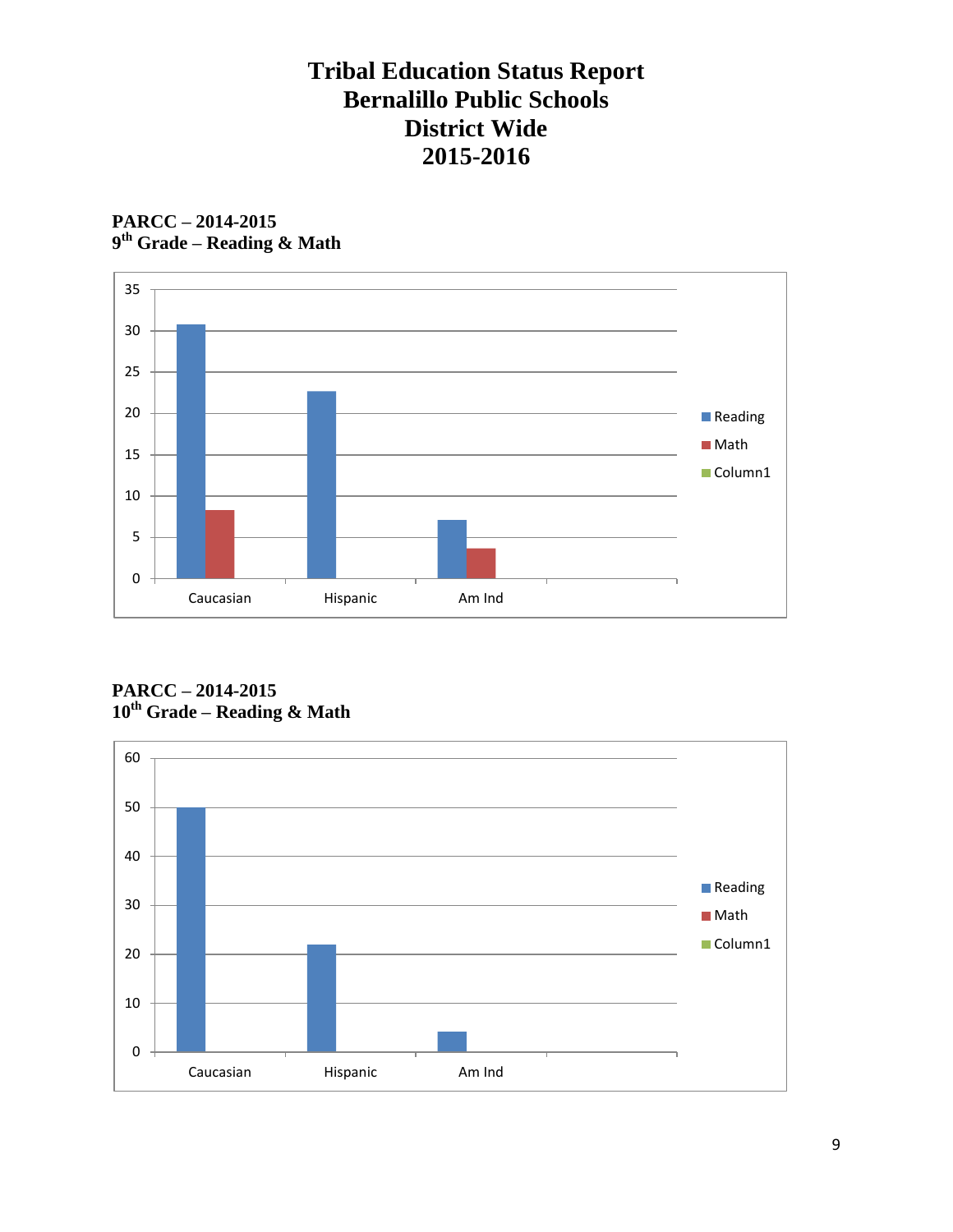### **PARCC – 2014-2015 11th Grade – Reading, Math & Science**

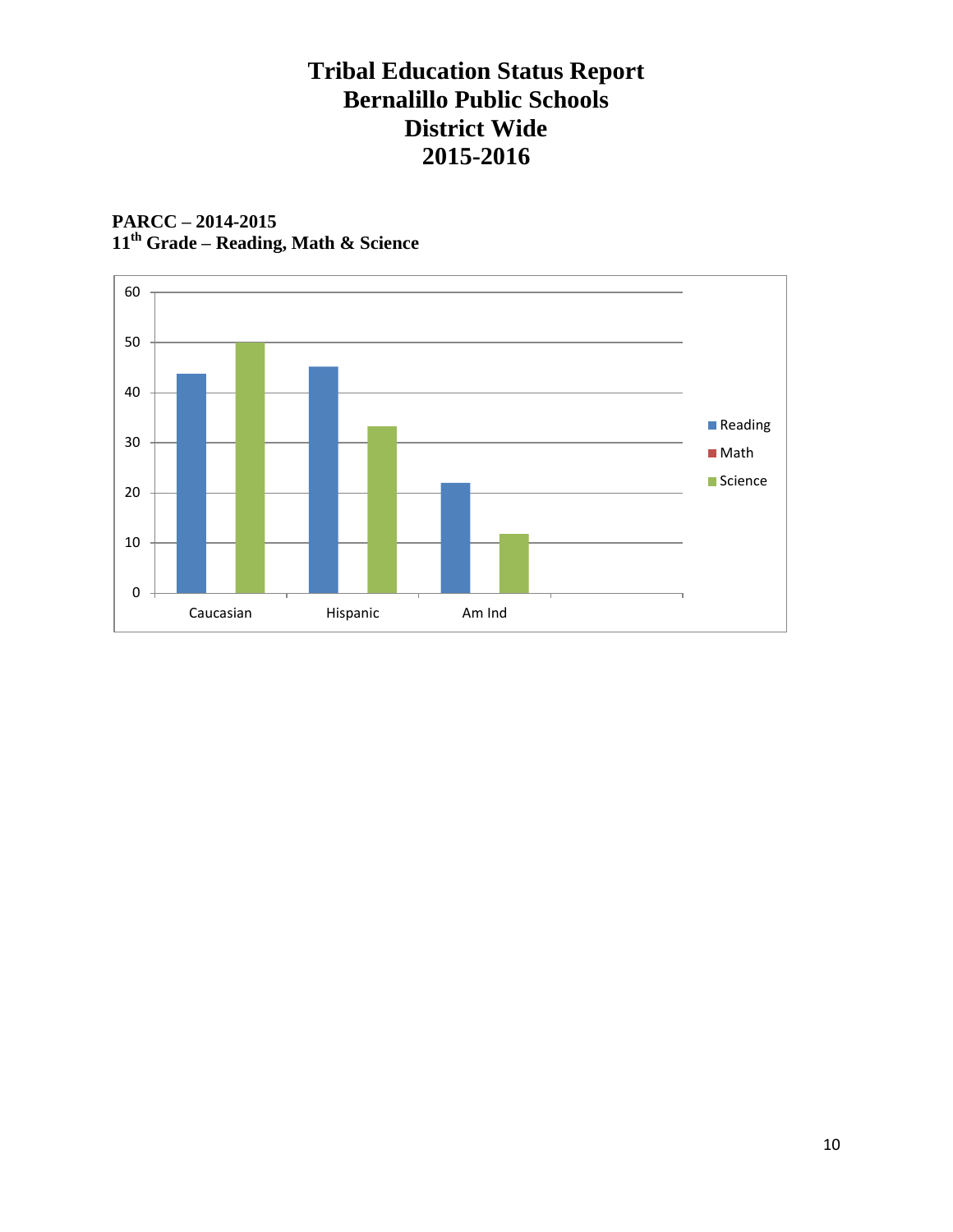

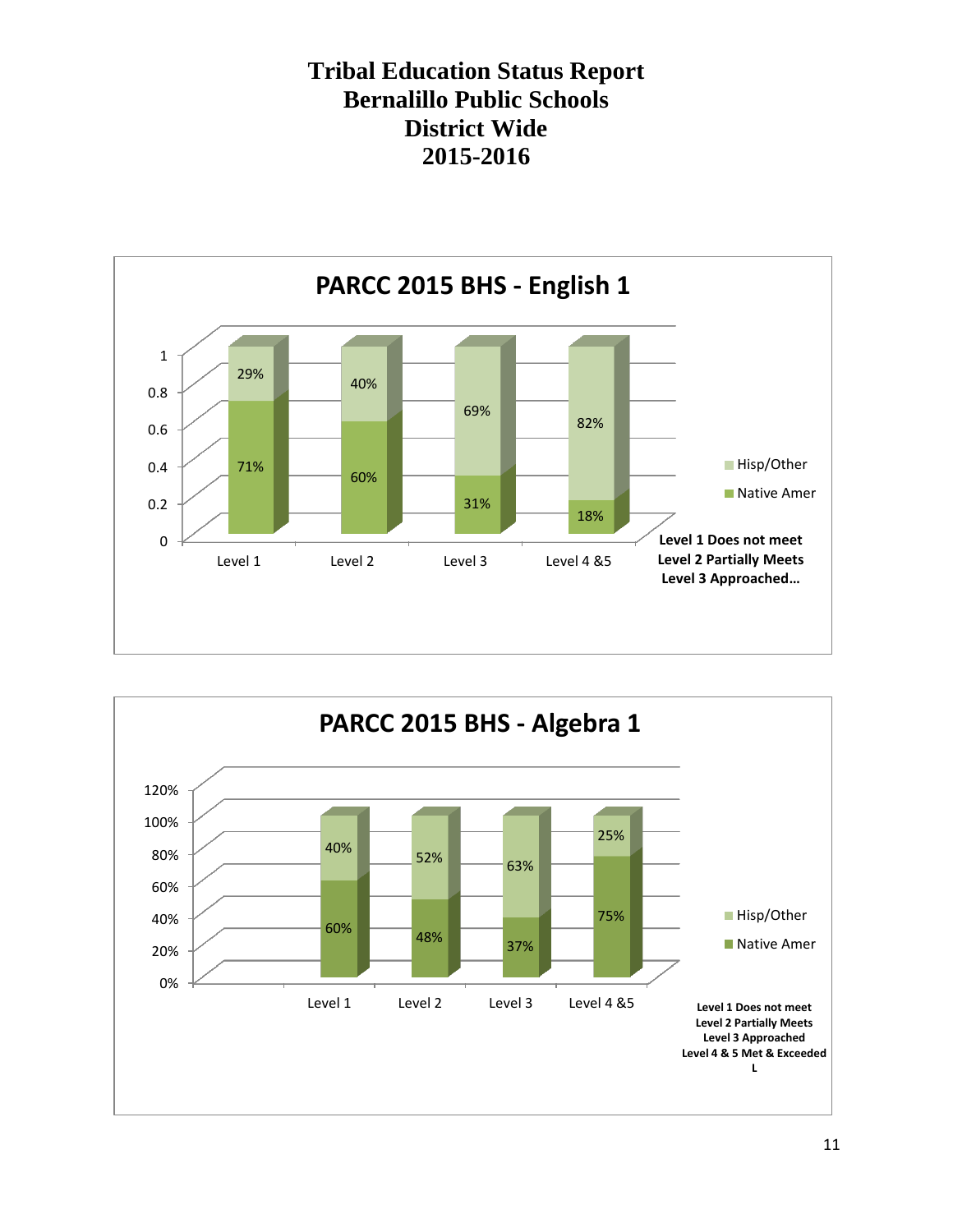**The slide is in reference to English 2 at the high school level. WE have 22% of our student who are at level 4 & 5 who met or exceeded the testing.**



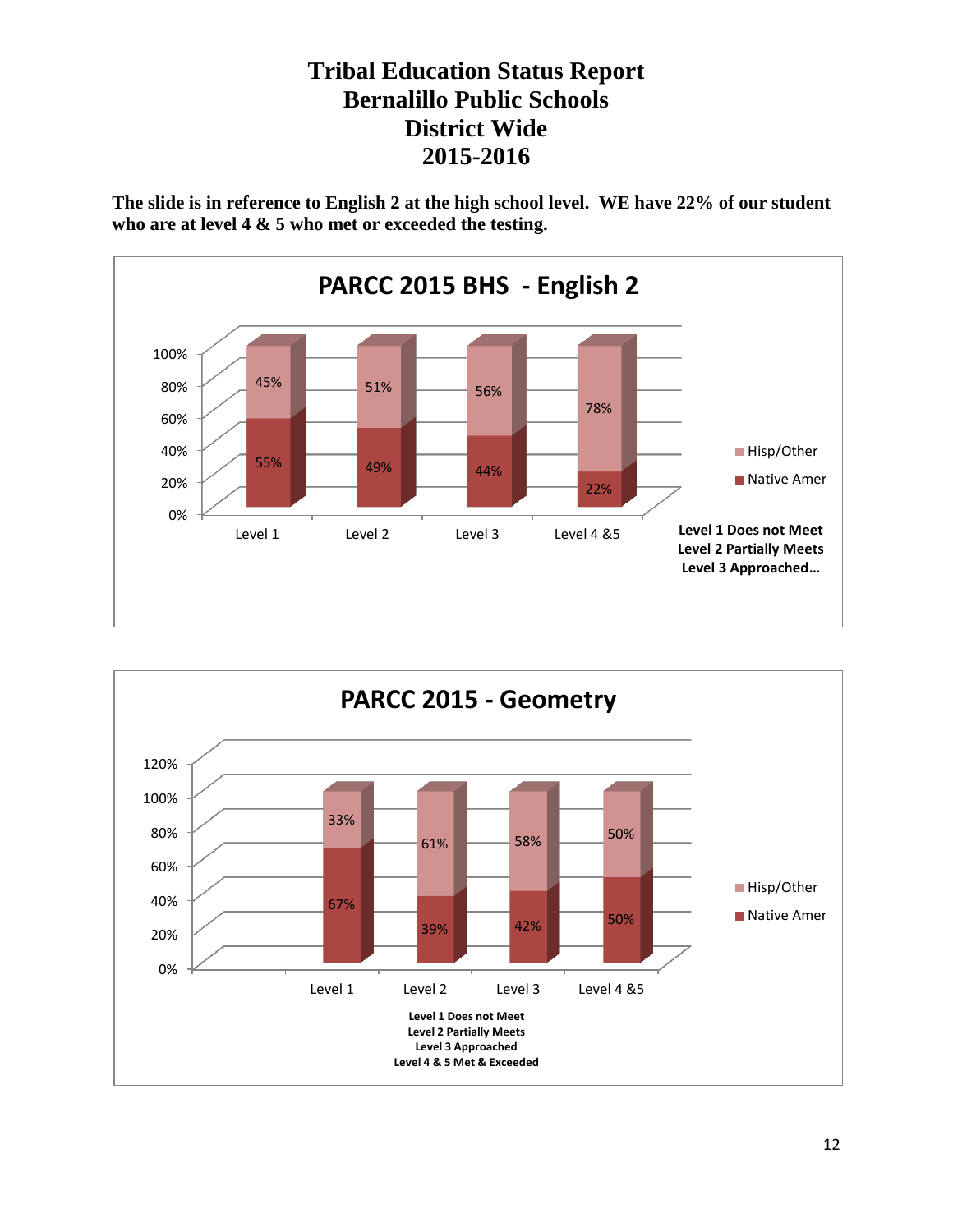

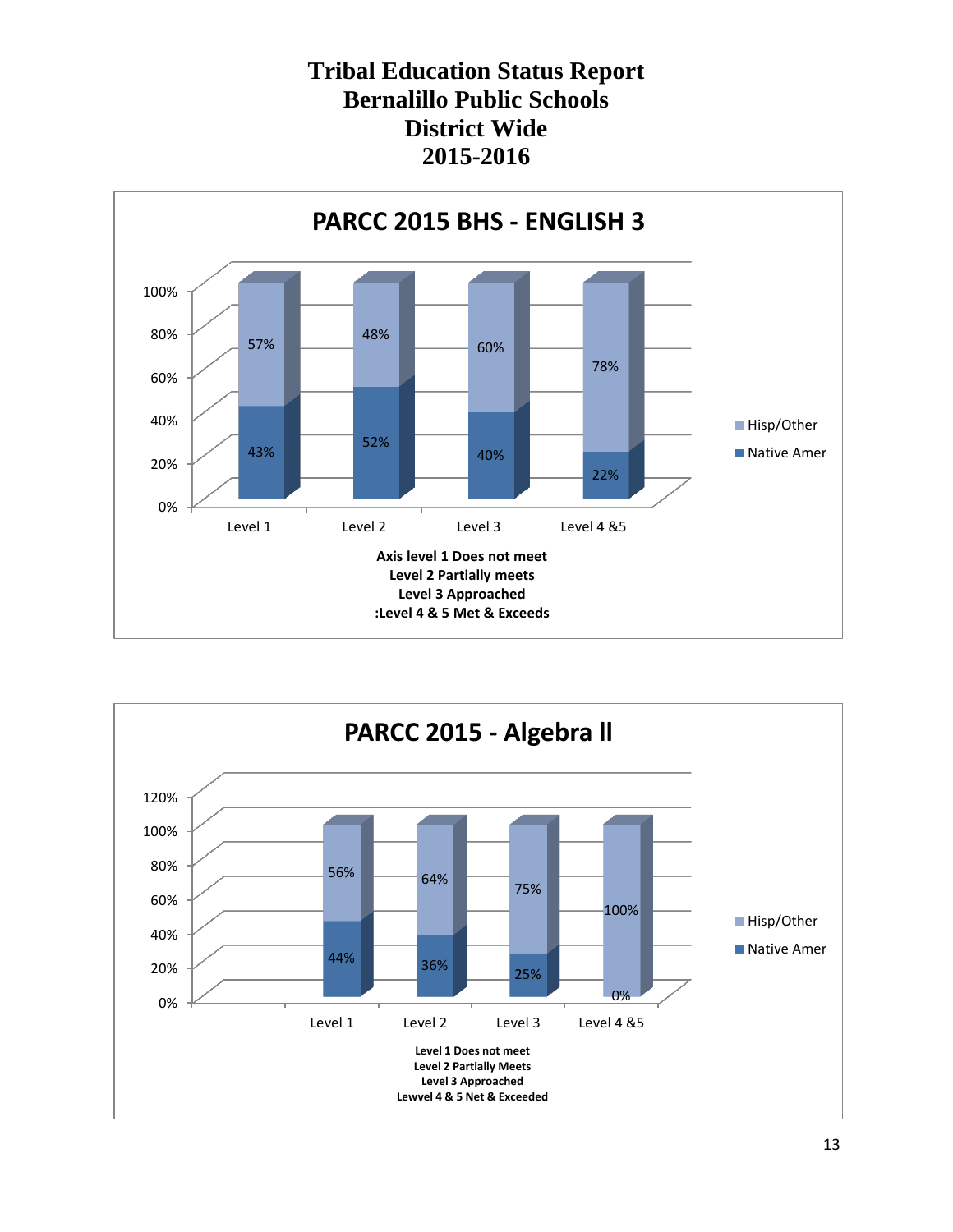## **2. School Safety**

**BPS Objective: Foster a safe, inclusive, and respectful school community that values the families, culture and heritages reflected in our schools – Board Goal #3**

**Background:** Bernalillo Public Schools looks at keeping students, staff and faculty safe while they are in school. Safety plans offer new approaches to the following:

- $\checkmark$  Review Safety plans yearly
- $\checkmark$  Train staff, faculty and students to assess, facilitate and implement response to emergency events
- $\checkmark$  Ensure each school site has a Safety Committee

Bernalillo Public Schools has developed different supports to help ensure the safety of schools. This would include: policies and procedures in place, safety committees at each school site, safety implementation and prevention plans, emergency response plans, recovery plans, safe schools plans and providing a school safety report each year to the PED School Health and Wellness Bureau.

**Methods:** The district and each school site submits their Safety plans and data to PED for review; changes will be made as PED reviews and requests any.

**Results:** Our school sites are in compliance with their safety plans. Each school site has a safety committee who reviews the plan yearly or as often as needed for the PED. Drills are implemented through-out the school year, such as Fire drills. A Safe Schools report is submitted as well as having policies in place. A review of the infractions by grade level, type of infraction and other indicators will help our department work with the schools sites to ensure our students understand the rules and to see what other programs we need to implement.

**Conclusion:** All school sites within the Bernalillo Public Schools, do meet the criteria for the NMPED. BPS along with the Indian Education Program will continue to work with staff, parents, students and communities in reviewing data such as the number of school infractions and how we can work together to keep everyone safe.

**Action Plan:** The Indian Education program will continue to work with the district and school sites to ensure the Safety plans meet all the PED's criteria for safe schools and to encourage ongoing planning review of plans.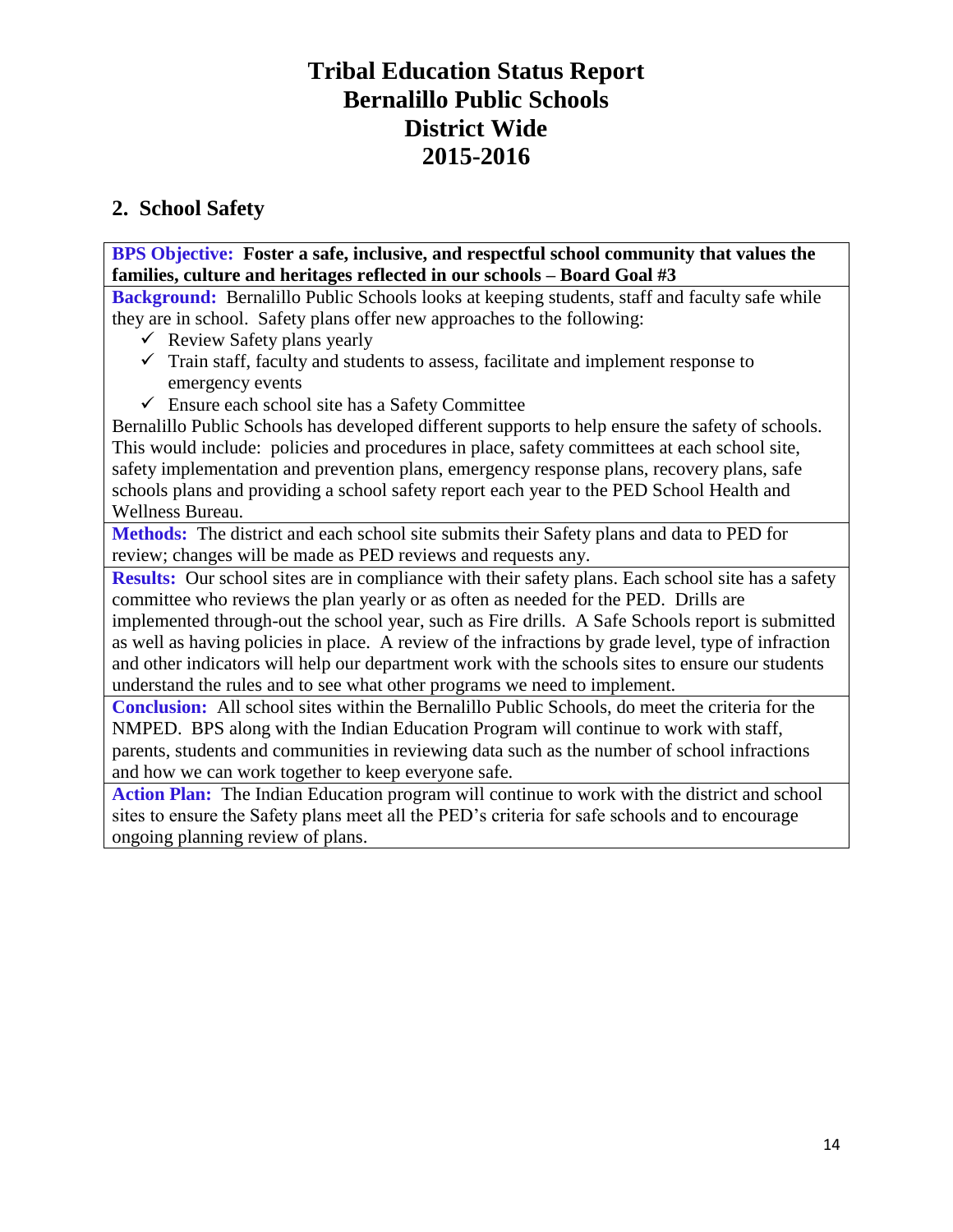



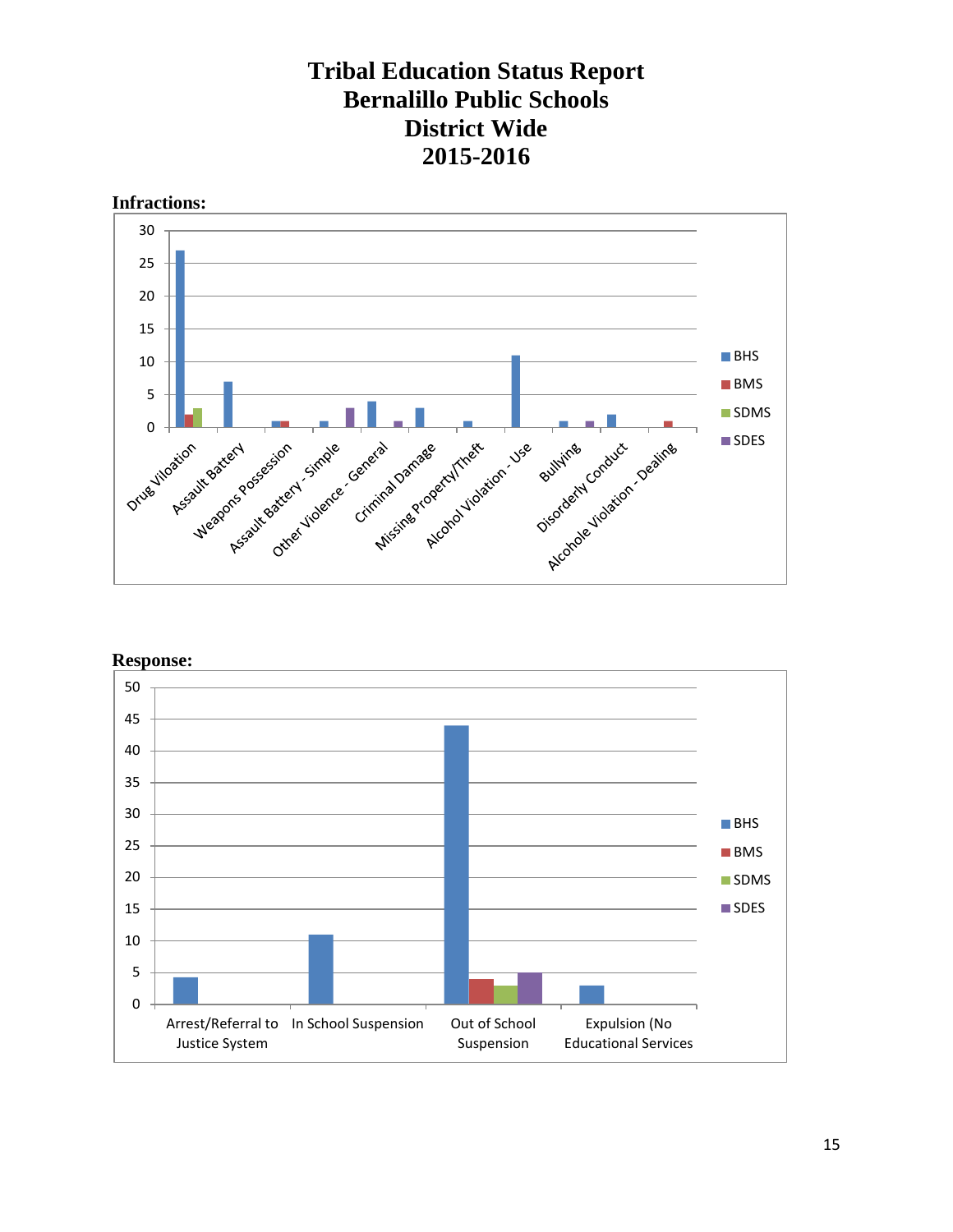#### **Infractions – Grade Level:**



### **ELL Student - Infractions:**

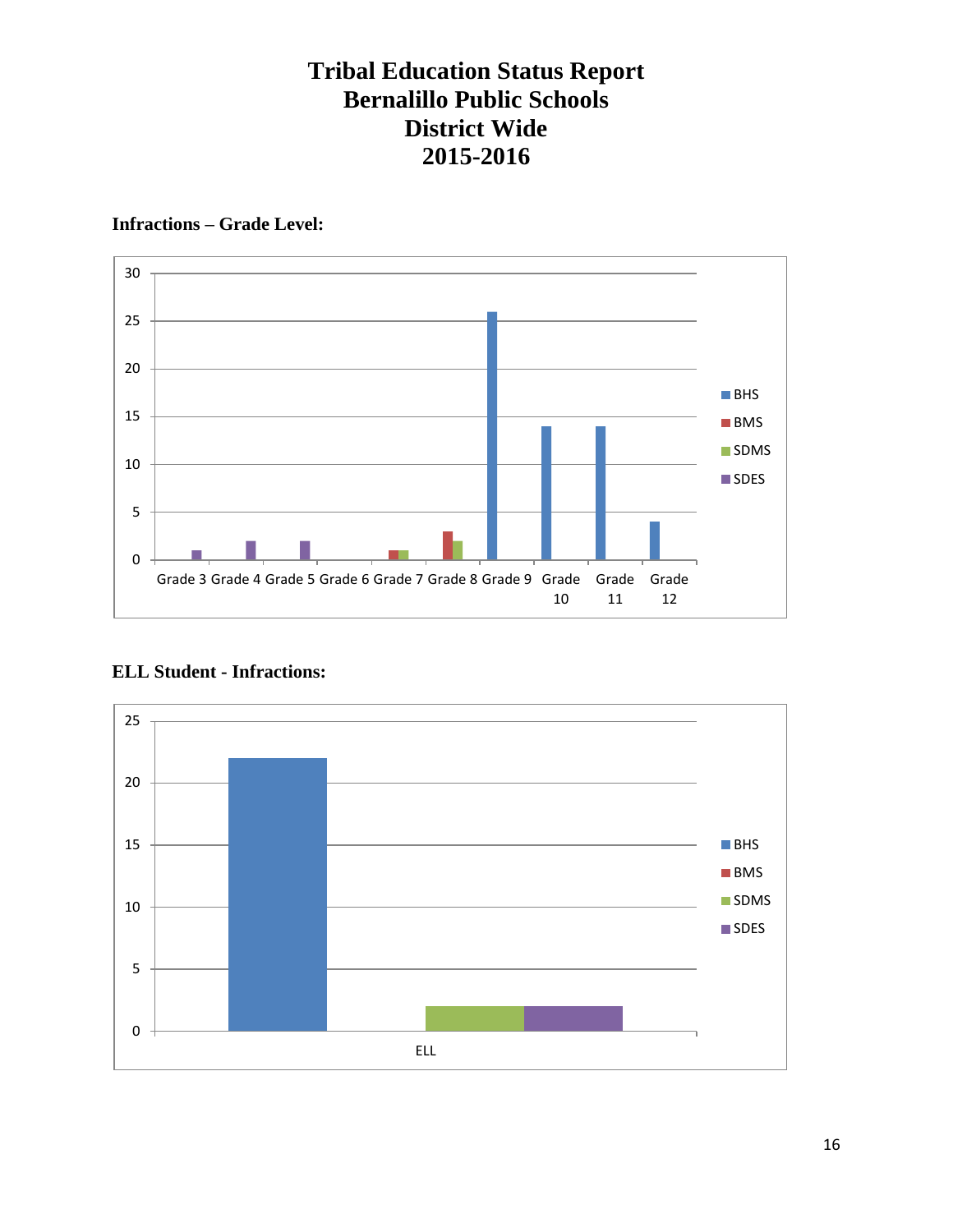### **3. Graduation Rate**

**BPS Objective:** ensure that all American Indian students are given the opportunity to graduate from high school with a diploma, with a solid preparation for College and Career Readiness. Background: attached is the 4-year Graduation Trend for Bernalillo High School, with comparisons between ethnicities, female/male and ELL, economically disadvantaged and special education. Bernalillo High School does have a small number of students who are taking up to 5- 6 year to graduate and not in 4 years.

**Methods:** Data from Power School used to help review credits, credit recovery classes, class schedule, attendance, behavior, and discipline.

**Results:** 

There are key student indicators that can identify students lowering their odds for graduating from high school.

**Attendance** – Bernalillo Public Schools currently works with Mission Graduate and we are seeing that anywhere from 5-9 absences you are at-risk, 10-19 Moderate and 19 and above or missing 20% or more school days, this is severe.

**Behavior:** one or more referrals, disciplinary infractions that are posted will keep a student atrisk of becoming successful in school and possibly not graduating. Once they start to miss so many days of school, they get behind, continue to miss and some don't return.

**Student Academic Performance:** Students need to do well in class. Class grades such as D's and F's will not help a student graduate. If this happens in the freshman year, they are already behind in credits for their sophomore year. The student will then have to attend summer school and/or take credit recovery classes. Credit recovery can be harder than regular school day classes.

### **Student Demographics:**

**State Assessment Scores:** There are many tests that our students take through-out the year. PARCC is for graduation purposes, ACCESS for EL students for English proficiency, short cycle assessments, NWEA (math), NMSBA (Science), Istation (K-2), and EOC's.

### **Economically Disadvantaged**:

### **Special Education**

**Conclusion:** Our American Indian students continue to fall below Hispanic and Caucasian student at Bernalillo High School. We begin to increase the graduation rate and then we fall back again.

**Action Plan:** To continue to work with the school sites and Tribal Communities working together to meet the needs of our students and to understand why they are not accomplishing their goals in school that hinder their path to graduation.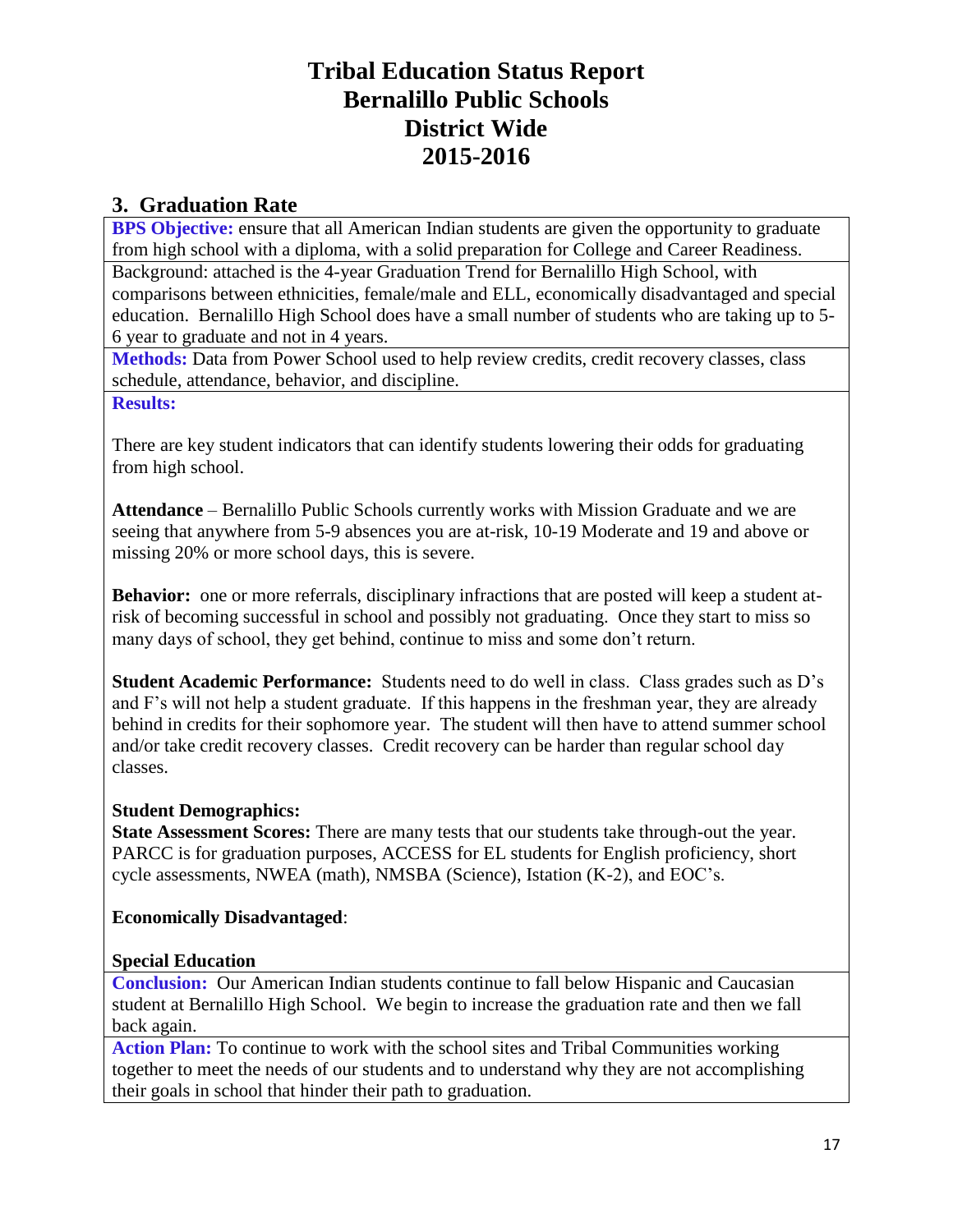During the school year, we had three (3) students who were 2015-2016 Scholars. They had cumulative grade point averages of 3.50 and above. They received a Indian Education sash, turquoise and orange cords and a certificate from the Indian Education Department. Two of the three wore white robes due to their cumulative grade point average of a 3.75 and above.

We had seven (7) students who made the honor roll with a 3.0 cumulative grade point average or higher. This included the three students who were Scholars. They received the turquoise and orange cords and a certificate.

The graduation rate has fluctuated in the last four years. Ranging from 63% and now in 2015 at 59%. Many factors come into play when looking at the graduation rate. It is not only missing school and grades, but it also includes mobility of students within the district and moving in and out of the district. Our student have The state captures how long they were in our district, how long they were or are in another district and if they returned to Bernalillo Public Schools.

During the 2015-2016 school year, we had 63 Native American Seniors. At graduation we had 32 who were definite graduates and 6 who were possible graduates. During summer school, we had three Native American students who graduated and one who did not finish. There were 10 graduates who were not on track to graduate and eleven that dropped-out and did not graduate due to the following reasons:

- 1. Discipline, drugs and alcohol 6. Taking care of Siblings
- 2. Transferred to Job Corp 7. Pregnant
- 
- 
- 
- 
- 
- 3. Stopped coming 8. Moved to Santa Fe
- 4. Too Old 9. Rehab; came back, dropped out again, 5. Tribal role in the community but could not handle being back.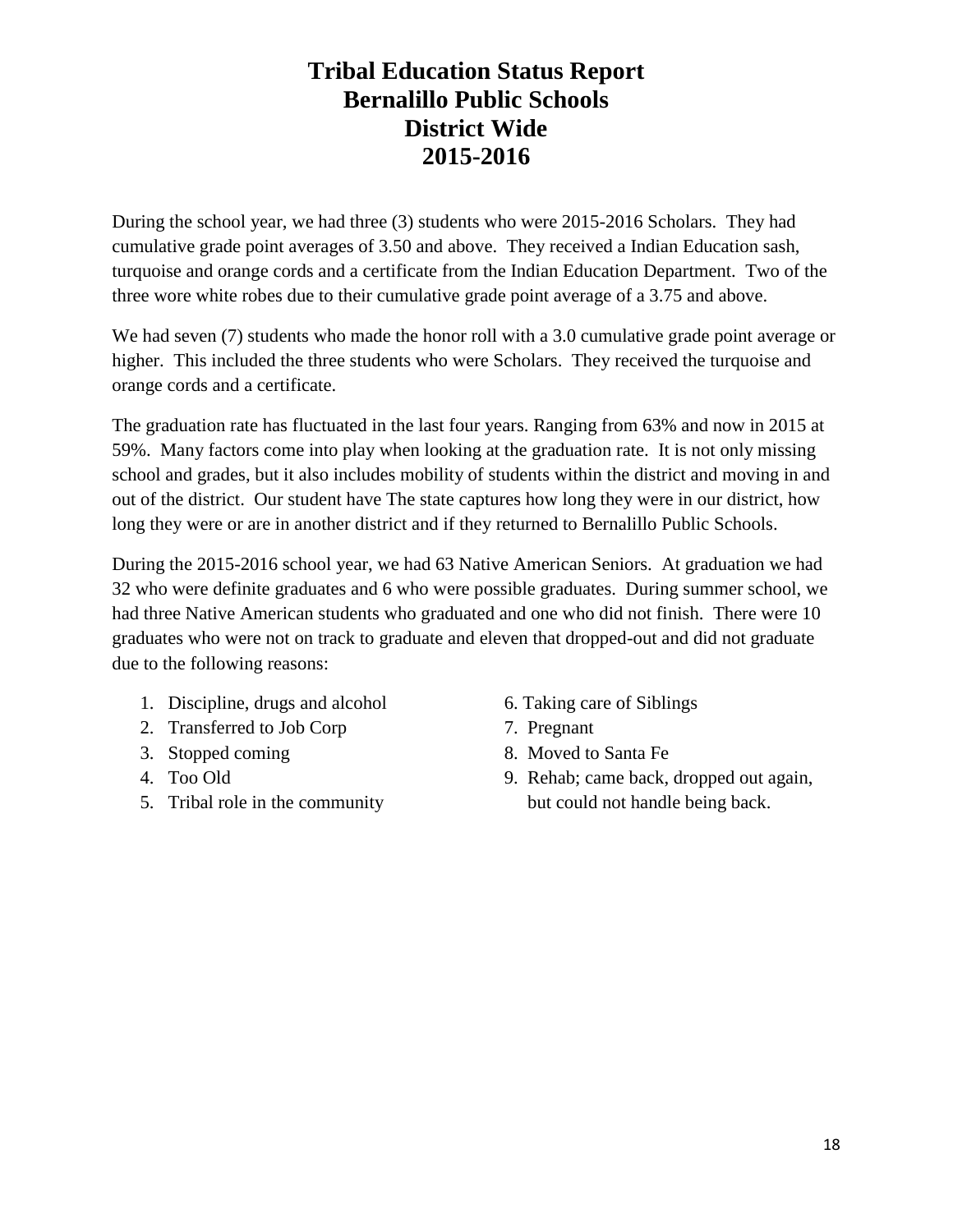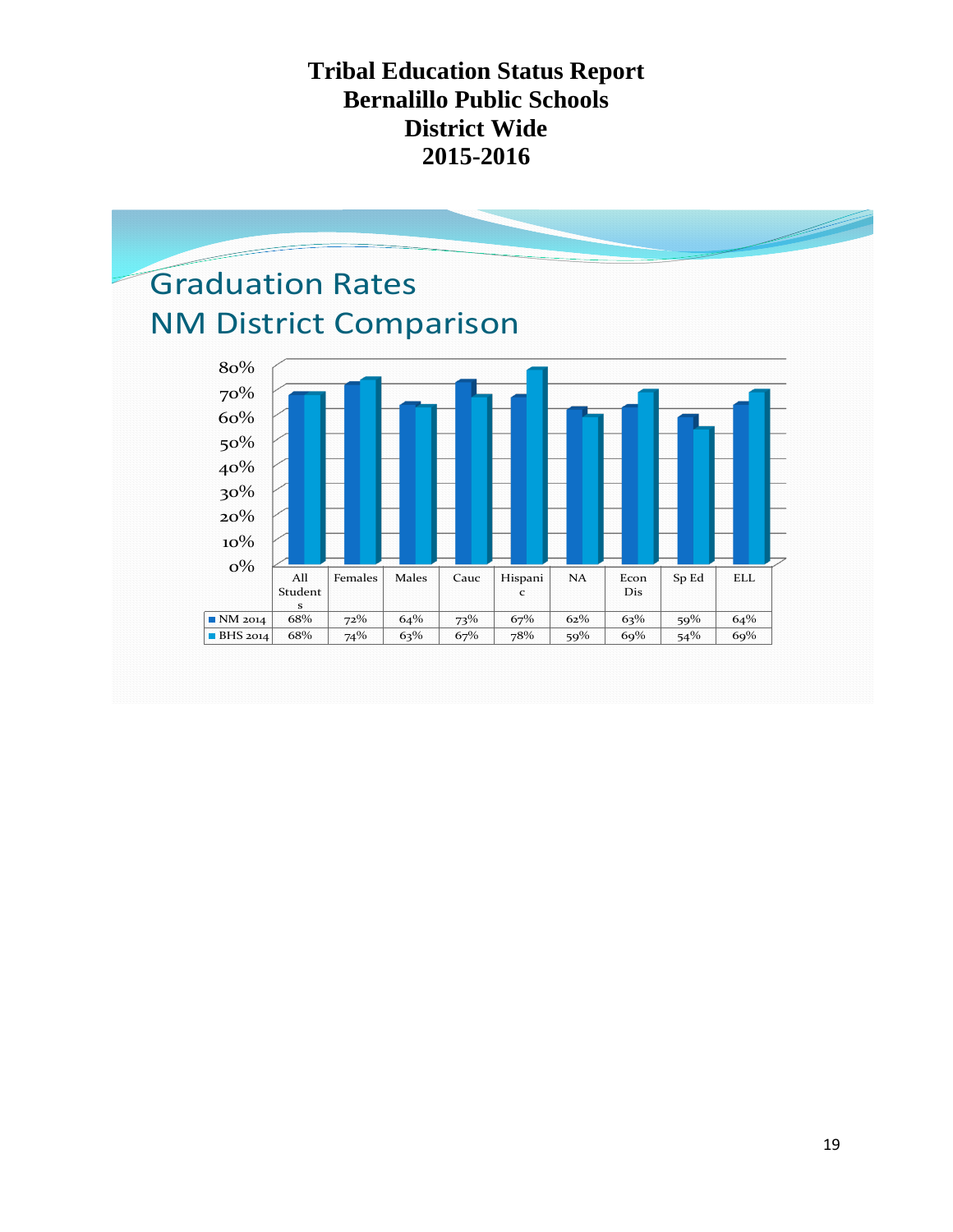## **4. Attendance**

**BPS Objective:** Ensure that all students attend school every day and are on time to school. This will be accomplished by supporting school district initiatives by addressing a decrease in dropout rates and an increase in attendance.

**Background:** The Compulsory School Attendance Rule (6.10.8.9 NMAC) does take into consideration of the sovereignty of every Native American student. A set of policies is established with each identified entity in support of the culture of the students. The district continues to provide programs and strategies to meet the needs of our at-risk students to address the challenges of our students, by helping them to stay in school.

**Methods:** The district works with Mission Graduate to review Chronic Absence data. We are currently able to see the data by ethnicity, gender and tribal affiliation. We can do a comparison between each of the indicators above. We also use STARS data that is certified on the  $40^{th}$ ,  $80^{th}$ and  $120<sup>th</sup>$  day. Students are considered habitually truant if they have a total of 10 or more fullday, unexcused absences within a school year.

**Results:** Our results continue to show that our Native American students consistently have lower attendance rates than the other ethnicities. We are starting to see a slight increase in attendance, but there is more training, education and meetings with all stakeholders in order to be able to see a change.

**Conclusion:** There are many reasons for our students dropping out and not attending school. All of the data does not capture all of these reasons.

Action Plan: The Indian Education program will continue to work with the district school sites Tribal Education Departments and Parents to inform them of the importance of attendance, getting a good education and meeting the goal of graduation.

| <b>School Site</b>   | <b>Average Attendance</b> | # of Students | <b>Grade Level</b> |
|----------------------|---------------------------|---------------|--------------------|
| Algodones ES         | 93.09%                    | 209           | $PK-5$             |
| <b>Bernalillo ES</b> | 93.94%                    | 403           | $3 - 5$            |
| Bernalillo HS        | 90.09%                    | 754           | $9-12$             |
| Bernalillo MS        | 94.40%                    | 477           | $6 - 8$            |
| Cochiti ES           | 95.49%                    | 178           | $PK-5$             |
| Cochiti MS           | 94.91%                    | 94            | $6 - 8$            |
| Placitas ES          | 94.04%                    | 122           | $Pk-5$             |
| Santo Domingo ES     | 91.06%                    | 225           | $PK-5$             |
| Santo Domingo MS     | 94.75%                    | 88            | $6 - 8$            |
| <b>WD Carroll ES</b> | 92.78%                    | 390           | $PK-2$             |
|                      |                           | 2937          |                    |

### **By School Site:**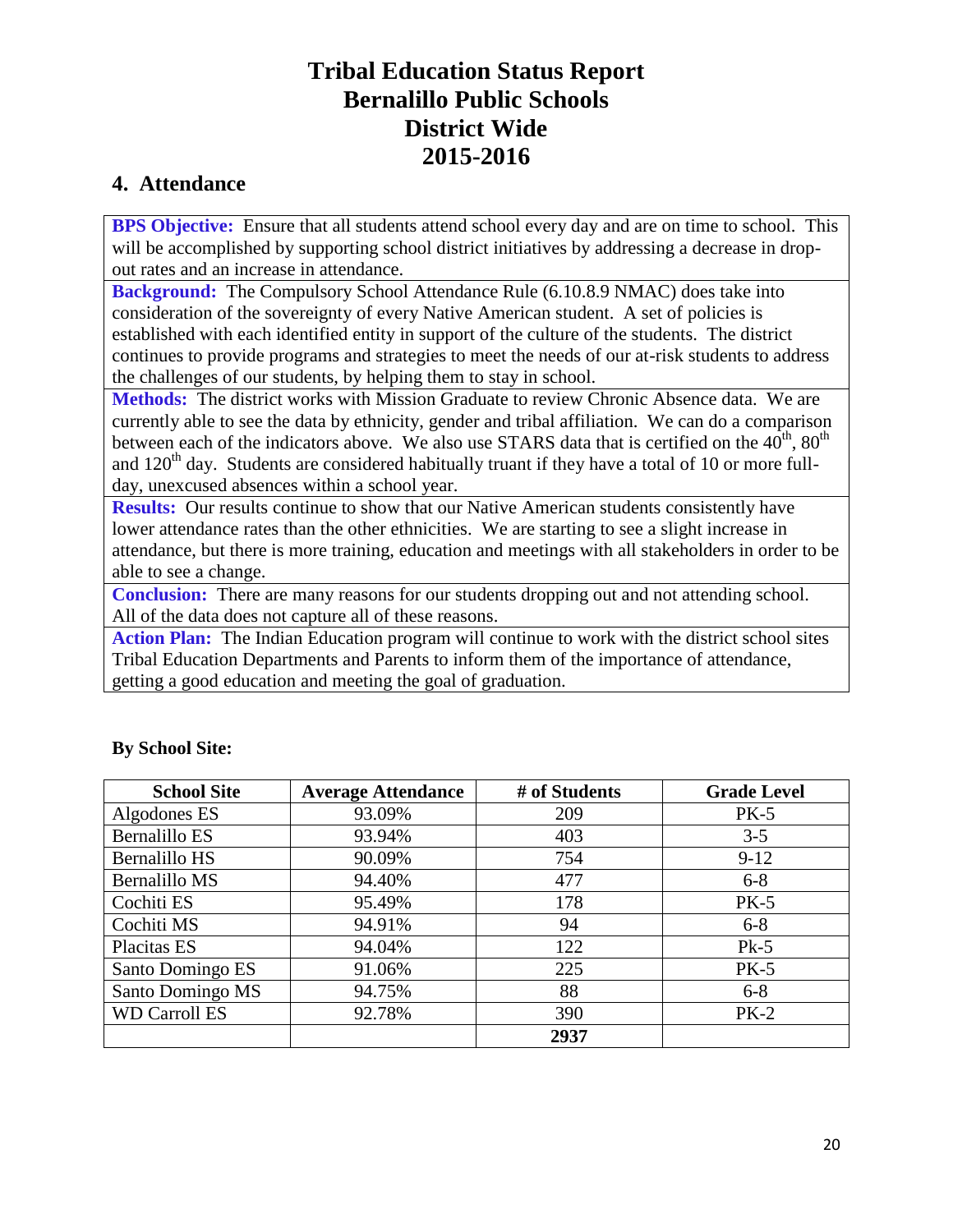#### **Habitual Truancy By School Site:**

| <b>School Site</b>   | <b>Enrollment Count</b> | <b>Habitual Count</b> | <b>Percent Habitual</b> |
|----------------------|-------------------------|-----------------------|-------------------------|
| Algodones ES         | 279                     | 38                    | 13.62%                  |
| Bernalillo ES        | 467                     | 84                    | 17.99%                  |
| Bernalillo HS        | 859                     | 261                   | 30.38%                  |
| <b>Bernalillo MS</b> | 553                     | 79                    | 14.29%                  |
| Cochiti ES           | 215                     | 6                     | 2.79%                   |
| Cochiti MS           | 94                      |                       | 1.06%                   |
| Placitas ES          | 145                     | 6                     | 4.14%                   |
| Santo Domingo ES     | 227                     | 113                   | 49.78%                  |
| Santo Domingo MS     | 83                      | 25                    | 30.12%                  |
| <b>WD Carroll ES</b> | 664                     | 135                   | 20.33%                  |

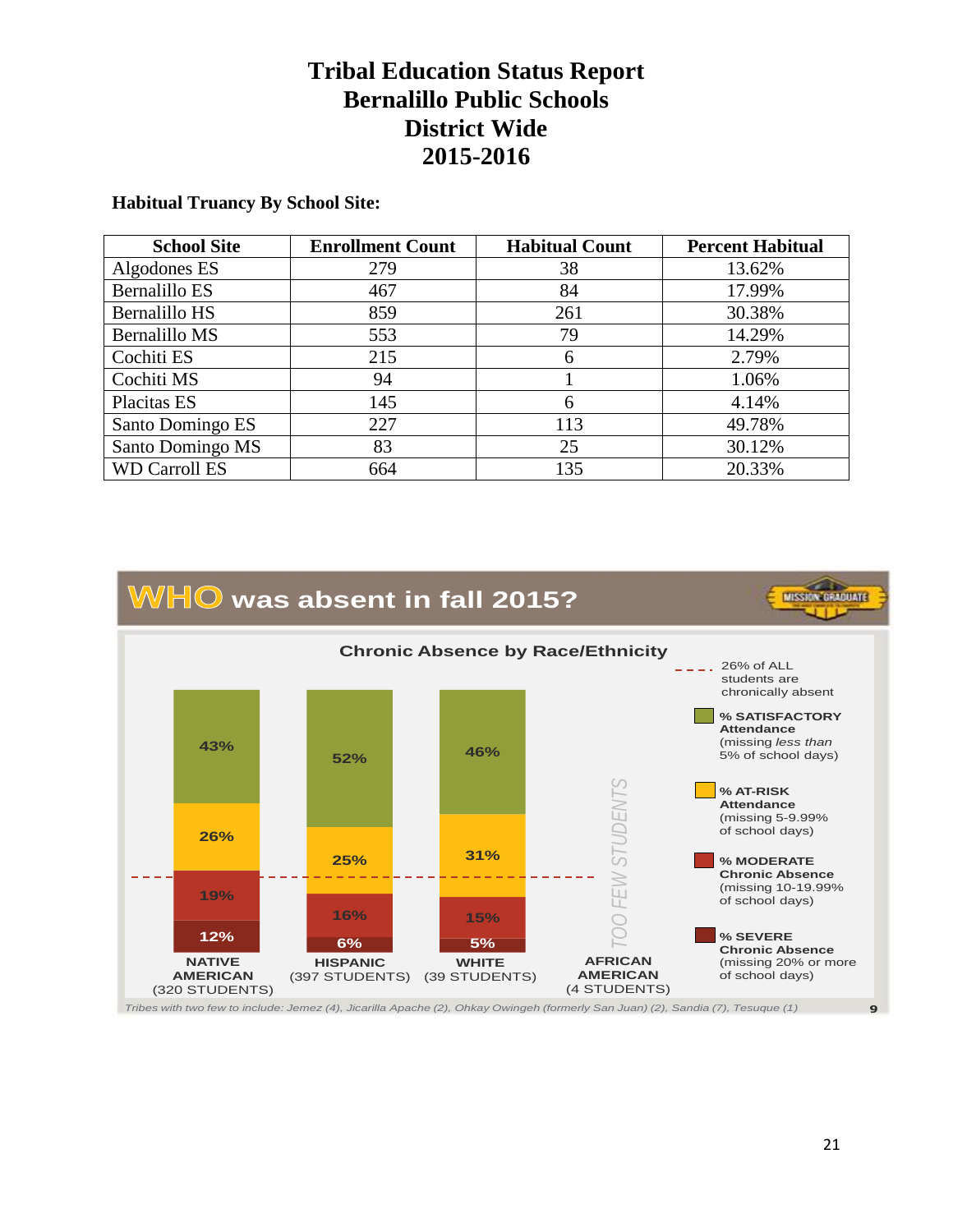

## **5) Parent and Community Involvement**

#### **The Indian Education Department continued to work with Tribal Officials, Tribal Education Directors and Communities**

**1.** Held monthly Impact Aid meetings with school site Principals, staff, Tribal Education Directors, Tribal Officials and partners of the district.

**2.** Held community input meetings within various pueblos to gather input and recommendations from parents and community members.

**3.** Held monthly Title VII meetings with Indian Education Committee, parents and students. **4.** Follow the Indian Policies and Procedures, meeting with Tribes monthly and reviewing IPP's regularly.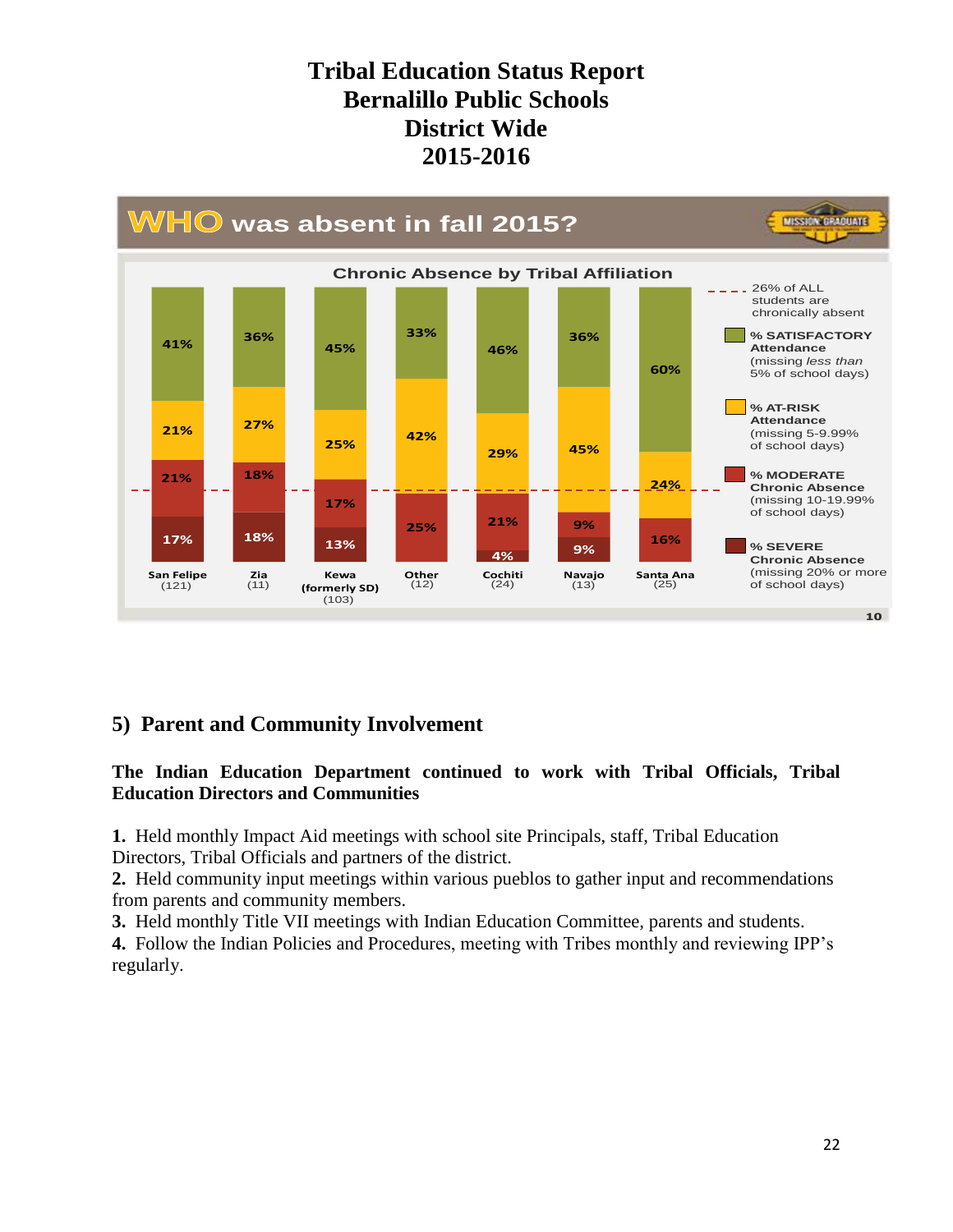## **6) Educational Programs Targeting Tribal Students**

**BPS Objective:** BPS will support the unique cultural and educational needs of American Indian students.

**Background:** The Indian Education Act places several

**Methods:** Native American High School College Prep Camp, Study Island, Tutoring, Credit Recovery, Computer Club House

**Results:** Our district provides Keres classes to students from the following Tribes: Cochiti, Santa Ana and San Felipe. The tribes see the importance of their children learning and sustaining their language. There are also programs such as tutoring and credit recovery that will help our students earn the credit hours they need for graduation and improve on their math and reading skills.

**Conclusion:** Students were able to participate in various programs throughout the school year specifically programs that were created for Native American students.

**Action Plan:** The Indian Education Department will continue to provide programs for Native American students throughout the school year and summer.

The district currently has a High School College Prep Camp that is held in the summer for incoming freshman, sophomores, juniors and seniors.

At Santo Domingo Elementary & Middle School, we have Study Island that is used with all our students to help with Math and Reading. It is a software program that students use during the day to work on

Tutoring – Each of our school sites have provided tutoring for students. Most of the tutoring except for the high school has an enrichment component attached to the tutoring. Students have an hour of math or reading on certain days and then they can attend an enrichment class for an hour. At the high school, we have tutoring through our Spartan Native American Center for two hours every day after-school

Credit Recovery – Bernalillo High School provides credit recovery after-school and has two sessions in which students can attend. The credit recovery is taken on-line. There is no enrichment attached to the credit recovery.

Computer Club House – the computer club house provides tutoring, website development,

Keres classes – the district currently has Keres classes for the following Tribal Communities: Santa Ana K-12), Cochiti (K-12), and San Felipe (K-5).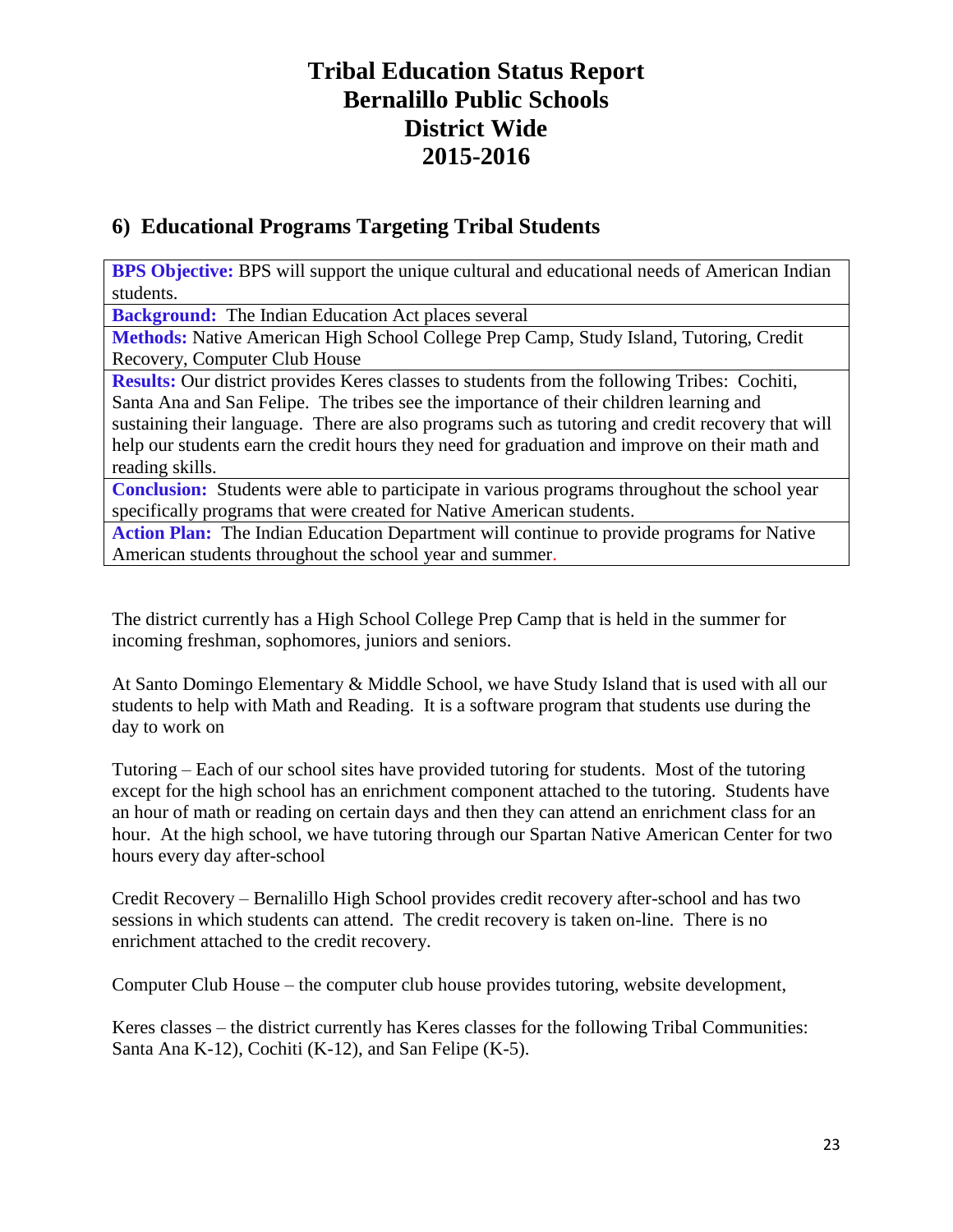## **7) Financial Reports**

**BPS Objective:** Through the use of public school funds, Title VIII (Impact Aid) and Title VII (Indian Education), we will ensure that students attending Bernalillo Public Schools are provided opportunities for educational success, that we will meet their educational needs and improve services of the Indian Education program and the district.

**Background:** The New Mexico public school funding formula is based on a model developed by the National Education Finance Project (NEFP) in the late 1960's and early 1970's. As a tool for better decision making. Prior to the creation of the current formula, school funding methods had created some dis-equalization among districts because of differences in local wealth. The goal of the new formula, is to equalize educational opportunity at the highest possible revenue level, while minimizing the financial loss to the richest districts. The formula is designed to distribute Operational funds to school districts objectively and in a non-categorical manner. Dollars received by the district are not earmarked for specific programs. Within the statutory and regulatory guidelines, school districts have the option to spend their dollars according to local priorities.

**Methods:** Please see budgets below in regard to funds generated by American Indian students to include: 25147 (Impact Aid) and 25184 (Title VII- Indian Education)

**Results:** Financial reports and information are reported below to show the funds that are generated by American Indian students. The funds provide for professional development for teachers, General Supplies & Materials for classrooms, Software for Credit Recovery, Student Travel (Transportation) for field trips, University/College visits, conferences, , etc.

**Conclusion:** Bernalillo Public Schools continues to monitor expenditures and align funds to the needs of our students, with consultation from Tribal Leadership, Tribal Education Departments and Tribal Communities.

**Action Plan:** Continue to review expenditures with our Stakeholders in order to provide the opportunities and an education that will produce successful students in our district.

### **DISTRICT FINANCIAL REPORTING – Funds Generated by American Indian Students**

| <b>Bernalillo Public Schools</b>                 |               |
|--------------------------------------------------|---------------|
| <b>Total Enrollment (80 Day)</b>                 | 3139          |
| <b>Total Enrollment (80 Day) American Indian</b> | 1358          |
| <b>American Indian %</b>                         | 43%           |
| <b>Total District Budget</b>                     | 76,024,874.00 |
| 25184 Title VII - Indian Education               | 250,404.00    |
| 25147 Title VIII – Impact Aid                    | 1,313,512.00  |
| <b>Total Funding Indian Programs</b>             | 1,563,916.00  |
| <b>Amount Per Student</b>                        | 1,152         |
|                                                  |               |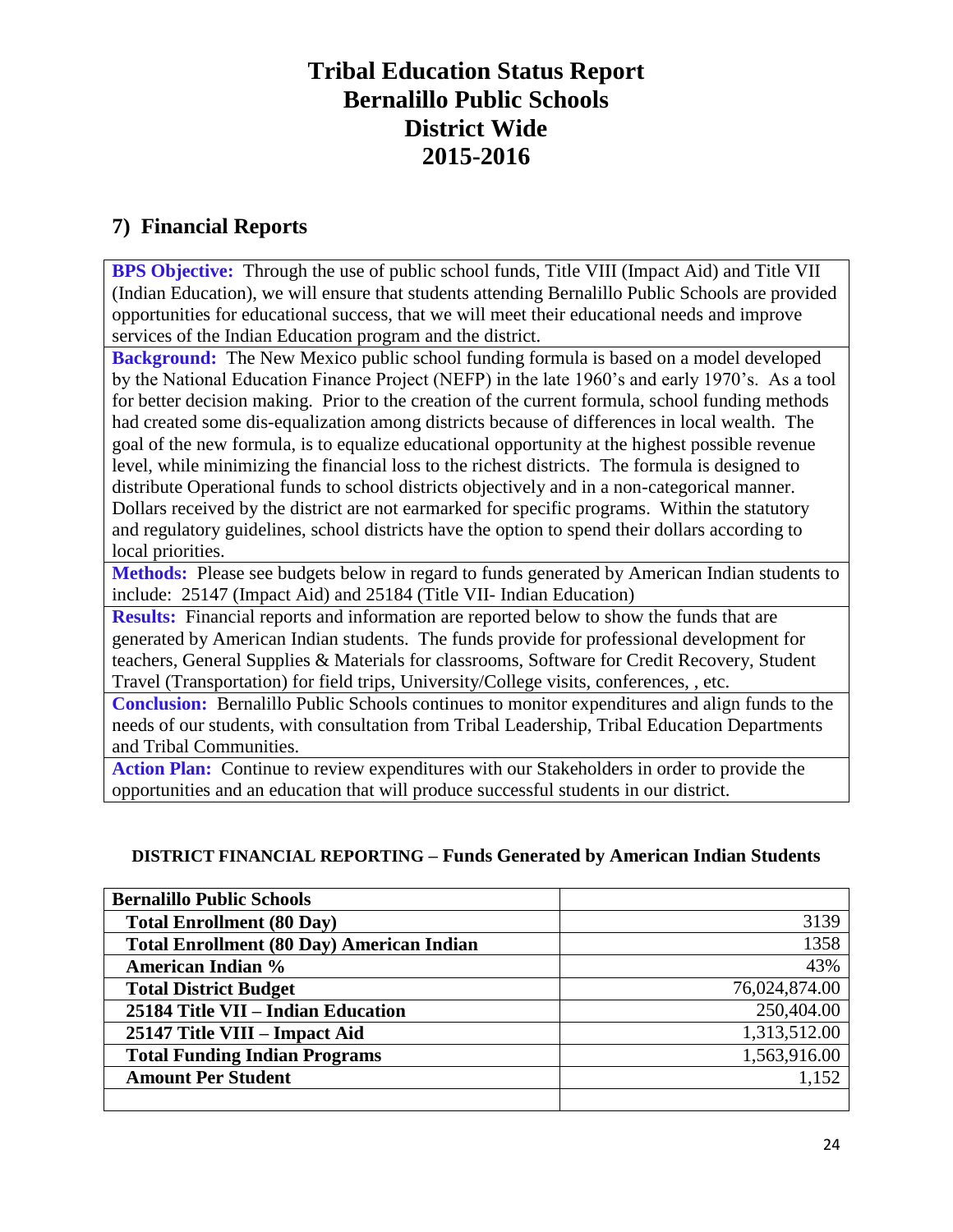### **Impact Aid - Report for 2015-2016 with Carryover from 2014-2015**

| <b>Budget</b> | <b>AccountYTD</b> | <b>Encumbrance</b> | <b>BudgetBal</b> |
|---------------|-------------------|--------------------|------------------|
| 595,104.35    | 453,394.27        | 55,770.90          | 85,939.18        |
| 208,849.11    | 159,820.84        | 13,641.01          | 35,387.26        |
| 30,000.00     |                   |                    | 30,000.00        |
| 33,000.00     |                   |                    | 33,000.00        |
| 129,700.00    | 94,603.86         | 43.50              | 35,052.64        |
| 28,000.00     | 16,000.00         | 12,000.00          | 25,200.00        |
| 48,449.00     | 15.447.98         | 14.927.75          | 18,073.27        |
| 119,073.00    | 31,126.72         |                    | 87,946.28        |
| 45,960.35     | 5,940.35          |                    | 40,020.00        |
|               |                   |                    |                  |

### **Indian Education – Report for 2015-2016 – No Carryover**

|                             | <b>Budget</b> | <b>AccountYTD</b> | <b>Encumbrance</b> | <b>BudgetBal</b> |
|-----------------------------|---------------|-------------------|--------------------|------------------|
| <b>Salaries</b>             | 142, 126.62   | 141,730.57        |                    | 376.22           |
| <b>Benefits</b>             | 52,807.28     | 50,484.06         |                    | 3,696.84         |
| <b>Professional Develop</b> | 1.493.44      | 1.493.44          |                    | $-0-$            |
| <b>Other Charges</b>        | 5.110.00      | 5.110.00          |                    | $-()$            |
| <b>Other Contracts</b>      |               |                   |                    |                  |
| <b>General Supplies</b>     | 46,422.00     | 42,052.91         | 2.206.44           | 2,162.75         |
| <b>Rentals Comp/Equip</b>   | 1,986.00      | 1,144.16          |                    | 290.00           |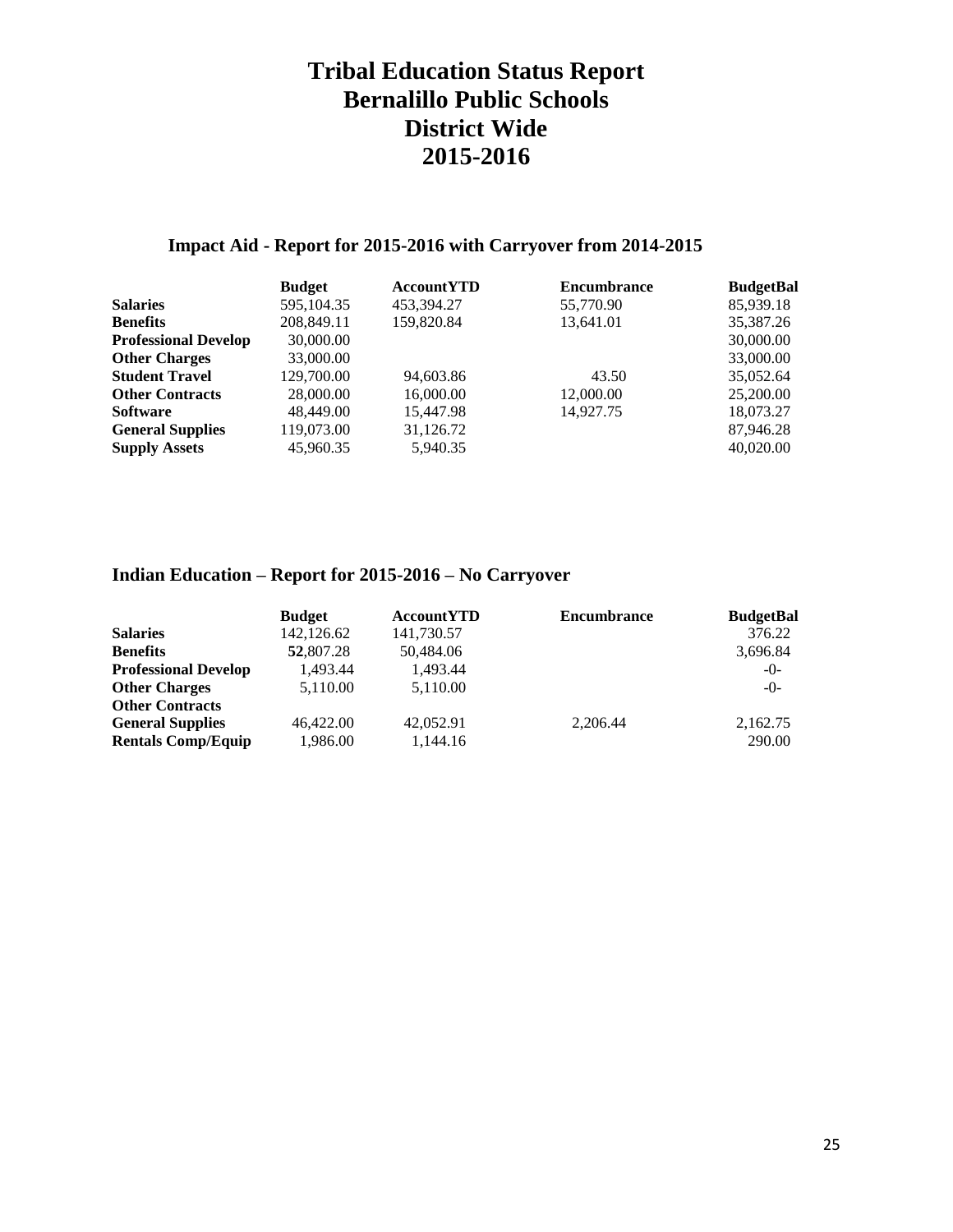## **8) Current status of federal Indian education policies and procedures.**

**BPS Objectives:** The objective of the development and review of the Indian Policies and Procedures is to ensure that the School District and Tribal Communities continue to have meaningful discussions and consultation in regard to our Native American students and follow the Impact Aid regulations.

**Background:** Districts that claim federally recognized American Indian students residing on Indian Lands for the Title VIII Impact Aid application shall develop and implement policies and procedures in consultation with tribal officials and parents. The New Mexico Indian Education Act requires that school districts obtain a signature of approval by the New Mexico tribal governments or their designees residing within school district boundaries verifying that the New Mexico tribes agree to Indian education policies and procedures pursuant to federal Title VIII Impact Aid funding requirements.

**Methods:** The Bernalillo Public Schools Indian Policies and Procedures consist of the following eight (8) objectives:

- 1. BPS will give tribal officials and parents of Indian children an opportunity to comment on whether Indian Children participate on an equal basis with non-Indian children in educational programs and activities within the Local Education Agency (LEA).
- 2. Assess the extent to which Indian children participate on an equal basis with non-Indian children served by the LEA
- 3. Modify, if necessary, its education program to ensure that Indian children participate on an equal basis with non-Indian children served by the LEA
- 4. Disseminate relevant applications, evaluations, program plans and information related to education programs of the LEA in sufficient time to allow the tribes and parents of Indian children an opportunity to review the materials and make recommendations on the needs of Indian children and how the LEA may help those children realize the benefits of the LEA's education programs and activities
- 5. Gather information concerning Indian views, including those regarding the frequency, location, and time of meetings
- 6. Notify the Indian parents and tribes of the locations and times of meetings
- 7. Consult and involve tribal officials and parents of Indian children in the planning and development of the LEA's education programs and activities
- 8. Modify the IPP's if necessary, based upon the results of any assessment described

### **Results:**

- $\checkmark$  Please see chart below in regard to compliance.
- $\checkmark$  Impact Aid meetings are held every second Wednesday of the month at the Bernalillo Public Schools District Board Room.

Conclusion: Bernalillo Public Schools currently has Indian Policies & Procedures signed by the seven Governors whose tribal communities are within our district boundary. The district has throughout the year consulted with the (7) Tribal Communities. We have discussed the IPP's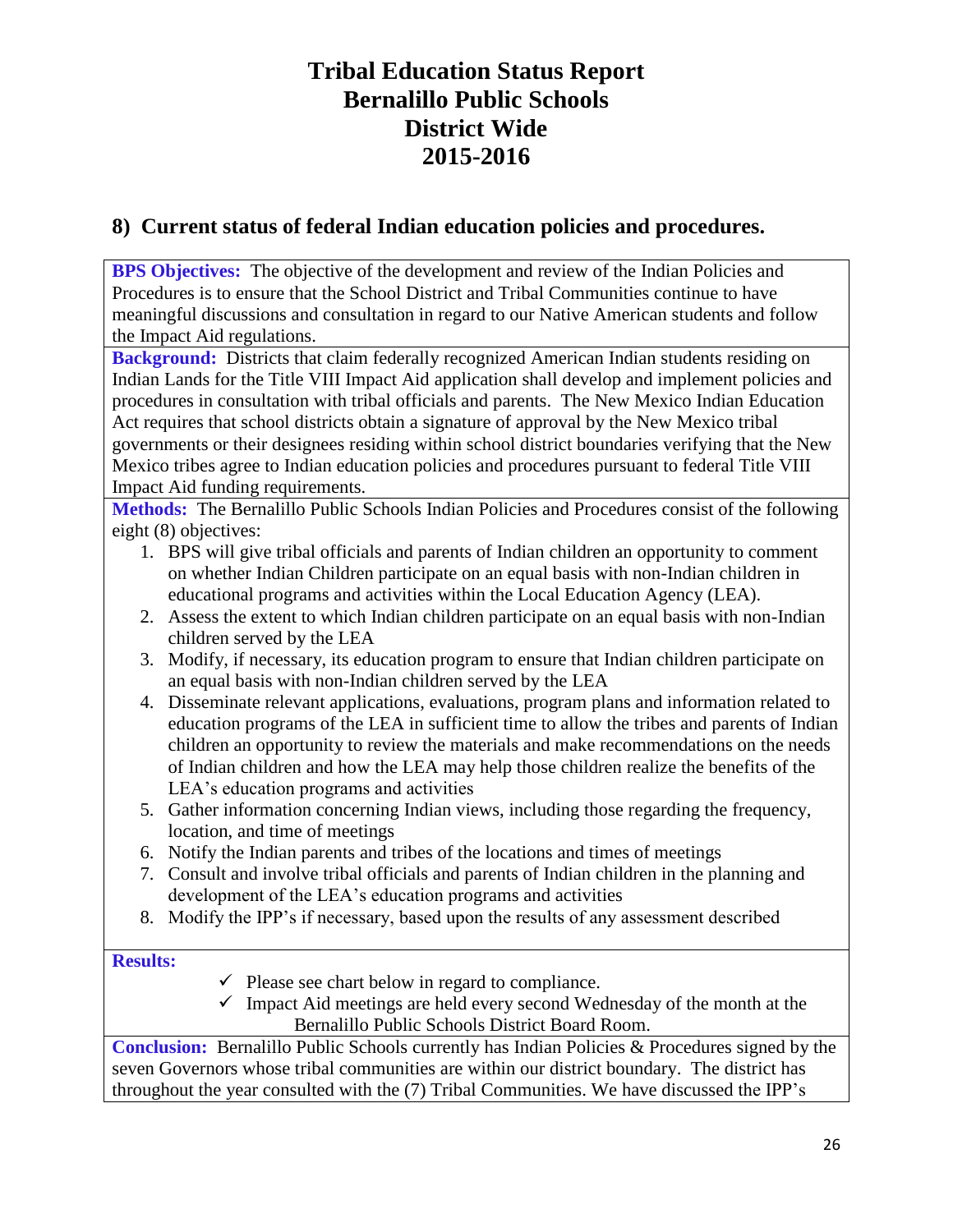during Impact Aid meetings, at Communities meetings and individual Governor's meetings. As a district, we do as that everyone review the policies and then make any recommendations for changes, additions or deletions. Recommendations were taken and placed into the IPP. The IPP's are then placed on the School Board agenda in the month of November, the latest in December. Once approved, the district will then meet with Tribal Leadership to have them sign the IPP's. Once the IPP has been signed, we will uploaded into the G5 system and submit with the Impact Aid application which is usually due at the end of January. A copy of the packet is then emailed to the NM Public Education Department Impact Aid Department.

A copy of the current IPP – signatures from the following:

 Sandia Pueblo Zia Pueblo Santa Ana Pueblo

 Cochiti Pueblo San Felipe Pueblo Jemez Pueblo Santo Domingo Pueblo

**Action Plan:** Continued consultations with Tribal Governments. Recommendations for review and discussion, final preparations will be made for changes to the IPP.

### **Results Continued: Compliance with IPP's.**

|           | 2011-12 | 2012-13 | 2013-14 | 2014-15 | 2015-16 |
|-----------|---------|---------|---------|---------|---------|
| Compliant |         |         |         |         |         |
| Non-      | ∡⊾      |         |         |         |         |
| Compliant |         |         |         |         |         |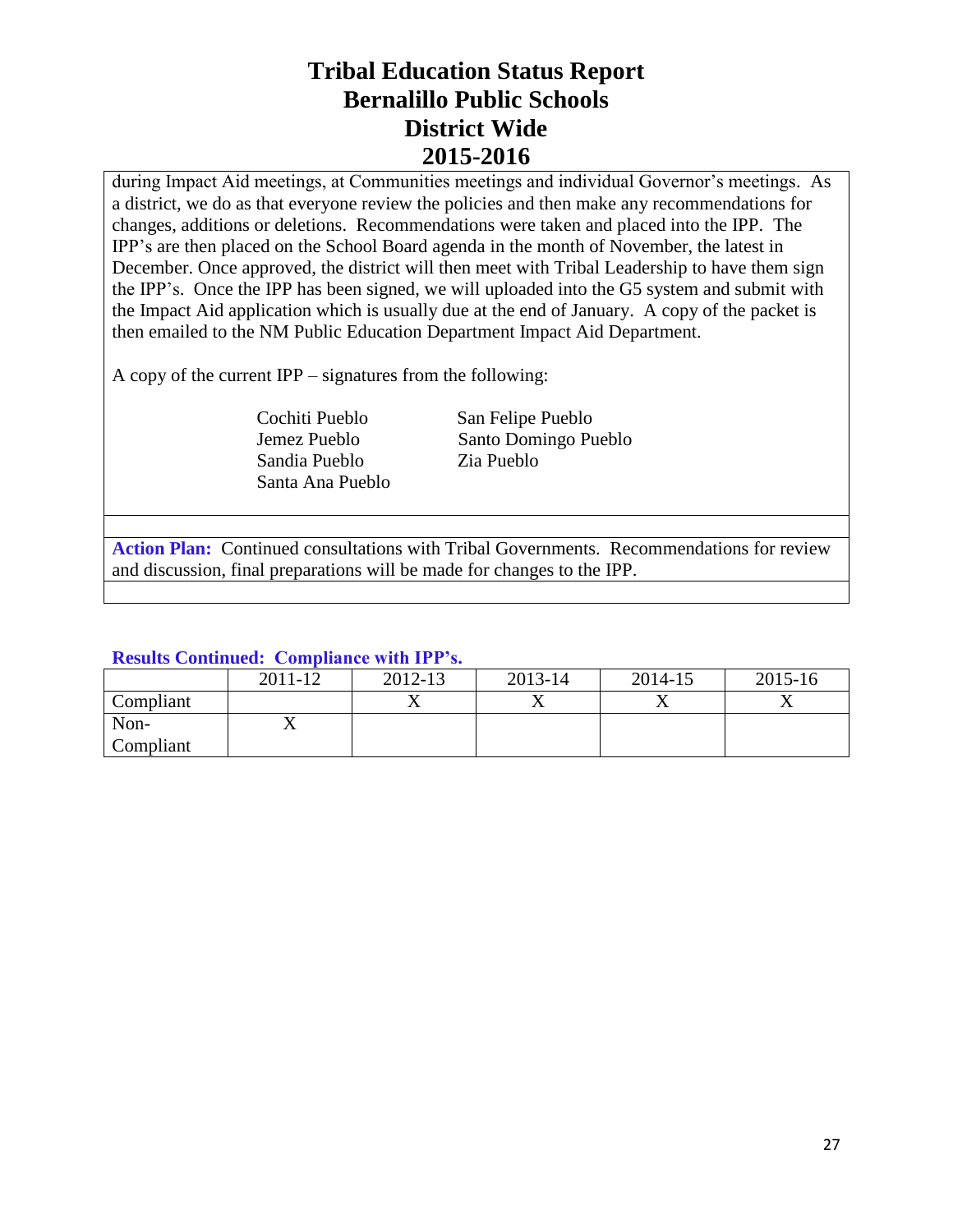## **9) School district Initiatives**

**BPS Objective:** The objective is to ensure that Bernalillo Public Schools provide our Stakeholders with initiatives that will support and decrease the number of student dropouts of our American Indian students.

**Background:** New Mexico pursues programs and strategies to meet the needs of at-risk students and to address obstacles that are keeping students from staying in school. We are challenged at times in obtaining resources to help our students. The district continues to collaborate and engage the Tribes for input in regard to academics and cultural awareness and hope that the recommendations have a positive effect on the development of instructional practices that will help reduce the dropout rate and increase student success.

**Methods:** Dropout rates are calculated for  $7<sup>th</sup>$  -12<sup>th</sup> grades. A student will be considered a dropout if they were enrolled anytime during the previous year, is not enrolled at the beginning of the current school year, and does not meet certain exclusionary conditions. So, this means that students dropping out during the regular school term in year one, who is not enrolled in school on October 1 of year two, are considered year one dropouts.

#### **Results:**

**Conclusion:** When you look at reasons that students dropout, you see the following reasons reported: 1) student did not re-enroll, 2) had an invalid transfer, 3) intends to take GED. This does not take into consideration the emotional, social, health and economic that can affect dropout rates. Poverty is very prevalent in our communities. Students and family need adequate health care and nutrition. Students may not have access two either one of these factors. This would in turn cause the student to be absent more often. Many of our students stay home to take care of their siblings if there is no one to watch them. Other reasons: discipline, drugs and alcohol, transferring to another school, just stopped coming, age, Tribal role in the community, , pregnant, and moved out of district. There are so many other underlying factors that need to be taken into consideration. Sometimes it is not always black and white.

**Action Plan:** Bernalillo Public Schools encourages our schools, school site administration, and staff to continue to support our American Indian students to stay in school and engage them in their class, using the curriculum and becoming an important part of the school environment. We will also continue to collaborate with Tribal communities and implementing academic and cultural awareness.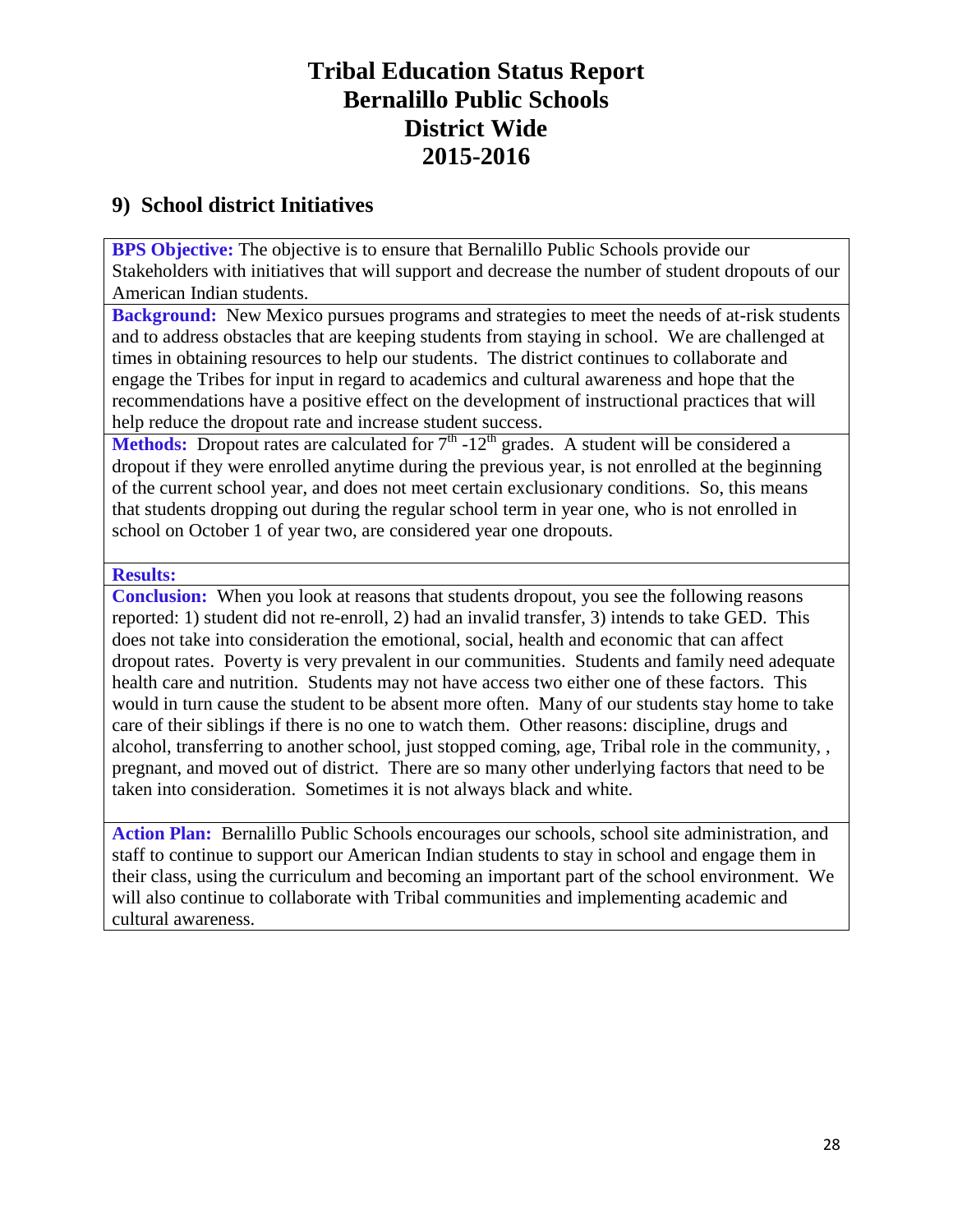

During the 2015-2016 school year, we had 63 Native American Seniors. At graduation we had 32 who were definite graduates and 6 who were possible graduates. During summer school, we had three Native American students who graduated and one who did not finish. There were 10 graduates who were not on track to graduate and eleven that dropped-out due to the following reasons:

- 6. Discipline, drugs and alcohol
- 7. Transferred to Job Corp
- 8. Stopped coming
- 9. Too Old
- 10. Tribal role in the community
- 11. Taking care of brothers and sisters
- 12. Pregnant
- 13. Moved to Santa Fe
- 14. Rehab came back, dropped out again, they could not handle it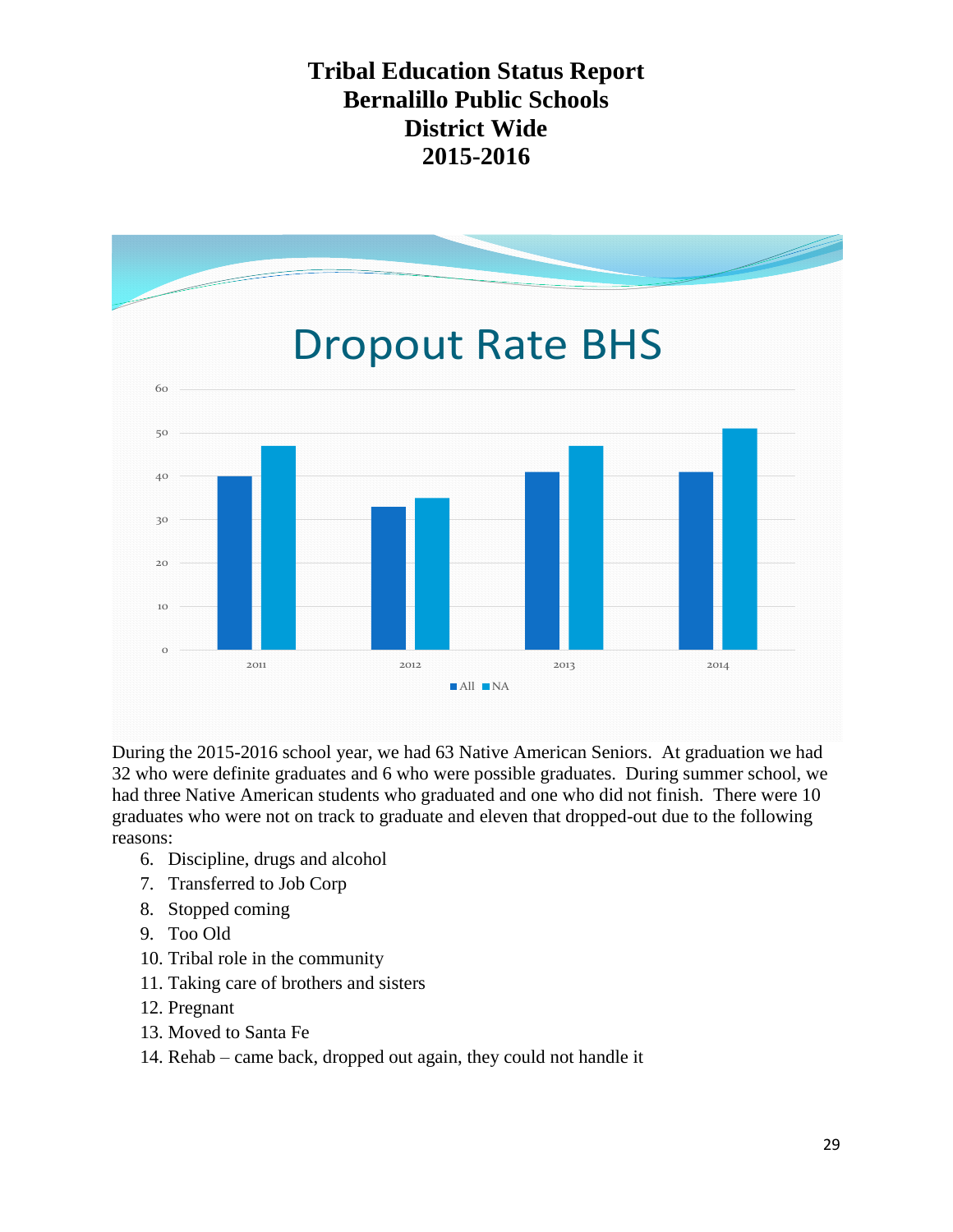Bernalillo Public Schools currently has a strategic plan in place with the following goals:

- a. Promote academic excellence by engaging all students pre-K through grade 12 with a rigorous and relevant educational experience to prepare them for college and/or careers
- b. Recruit, develop and retain highly effective teachers, administrators and staff who are committed to achieving academic results and positive relationships with students, parents, colleagues and community.
- c. Foster a safe, inclusive and respectful school community that values the families, cultures and heritages reflected in our schools.
- d. Continually improve systems, operations, infrastructure, and cutting edge technology to support student education.

As a district we work together to ensure that our students are receiving the best education. The Indian Education program currently has its own strategic plan and is continuing to make changes so that we are always working to refine the goals of the program. We have Native American Liaisons who work closely with students and parents, they do home visits to the communities and meet with the families to ensure the student comes to school and to help with any concerns that they have. The visits are also positive and not always of a negative capacity.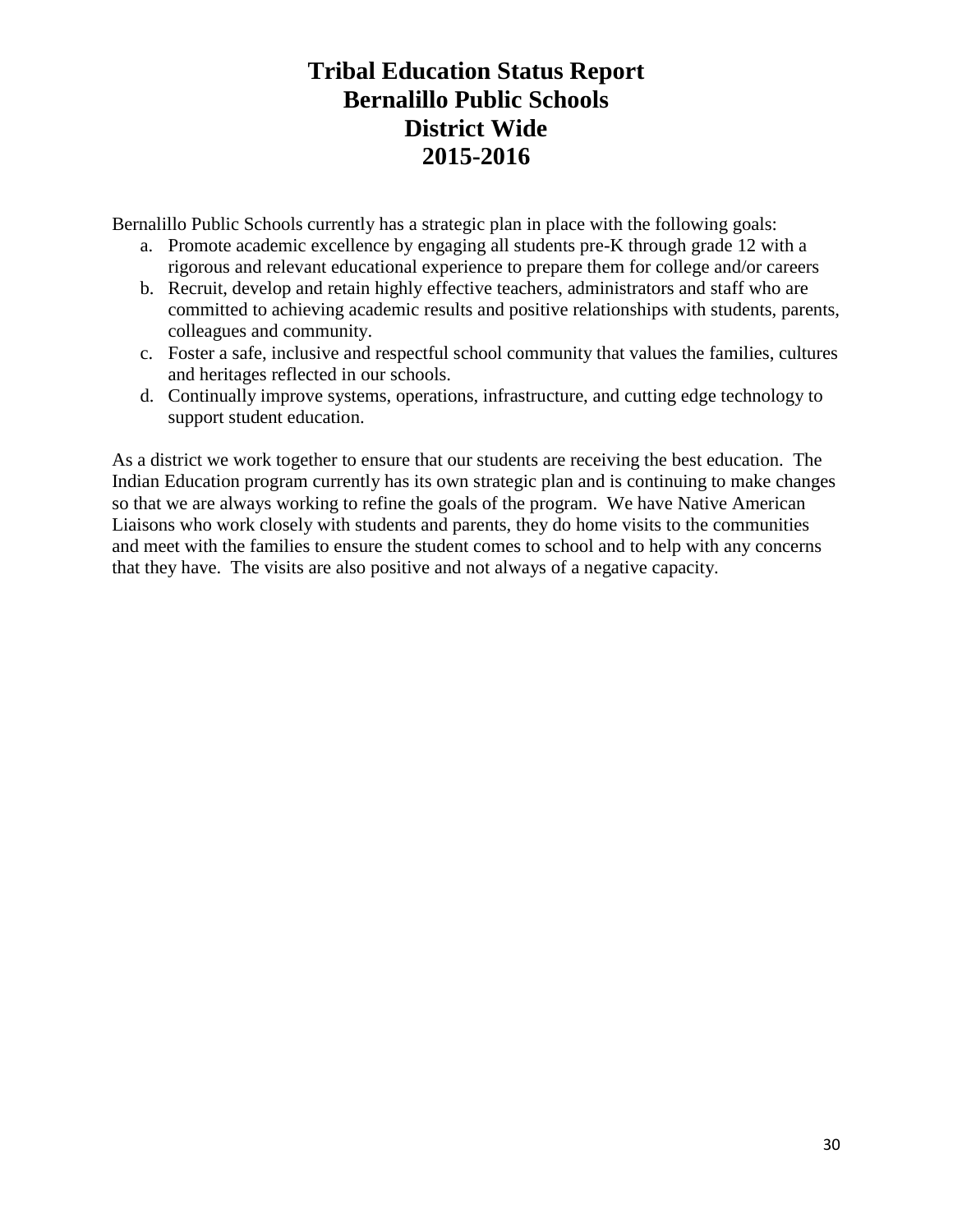### **10) Public school use of variable school calendars.**

**BPS Objective: "The variable school calendar objective is to ensure that New Mexico schools** collaborate with Tribal governments to identify the important cultural events in their American Indian students' lives. By using variable school calendars, schools directly address their AI students' cultural and family responsibilities and enhance these students' ability to more regularly attend their public school."

**Background:** The City of Bernalillo has a rich culture and history that includes our Native American communities. Continued collaboration and engagement of our native communities within our educational system and with input from pueblos/tribes a cultural awareness and will provide a positive effect on the educational success of our Native American students

**Methods:** A calendar committee is developed to work on the following: 9, 10, 11 and 12 month calendars for district students and staff. The committee is comprised of teachers, parents, administration, Indian Education Program staff, classified and certified staff. The committee will review the current calendar and make changes to the following years dates. They will then review by month days that need to be added as a holiday, start and end date for students and staff, cultural holidays, parent/teacher conferences and professional development days. The cultural dates of tribal communities are reviewed, discussed and then added to the calendar if needed.

**Results:** The district works with Tribal Governments to ensure that we are meeting the needs of our students by allowing them to participate in their own feast days. There are 182 days that students need to be in school, so we work with Tribal Governments, Tribal Education Directors and our staff to ensure they are in school the amount of time to meet state standards, but also knowing that they have obligations.

**Conclusion:** The calendar allows our Native American students to participate in their traditional activities within their communities. The time off allows all students to participate if they wish with no worries about missing school on that particular day.

**Action Plan:** The objective is to The Calendar committee meets each year in February. All (4) calendars are reviewed and we have our Tribal Liaison who sits on each of the committees to ensure that we are meeting the needs of the tribal communities. This is also discussed during the Impact Aid and Title VI I meetings.

Our school district has a calendar committee that looks at each of the four calendars: 9-month, 10-month, 11-month and 12-month. Teachers and students are on the 9-month calendar. We do have our Impact Aid Coordinator/Tribal Liaison who sits on the committee to ensure that we meet the dates of our Tribal Communities. Our students are excused by the Governor as to the dates of their Feasts and which students will be participating in activities. It is not stated on the calendar, but it is an understanding that students will be excused for the amount of days that the Governor states either by phone or in a letter to the district.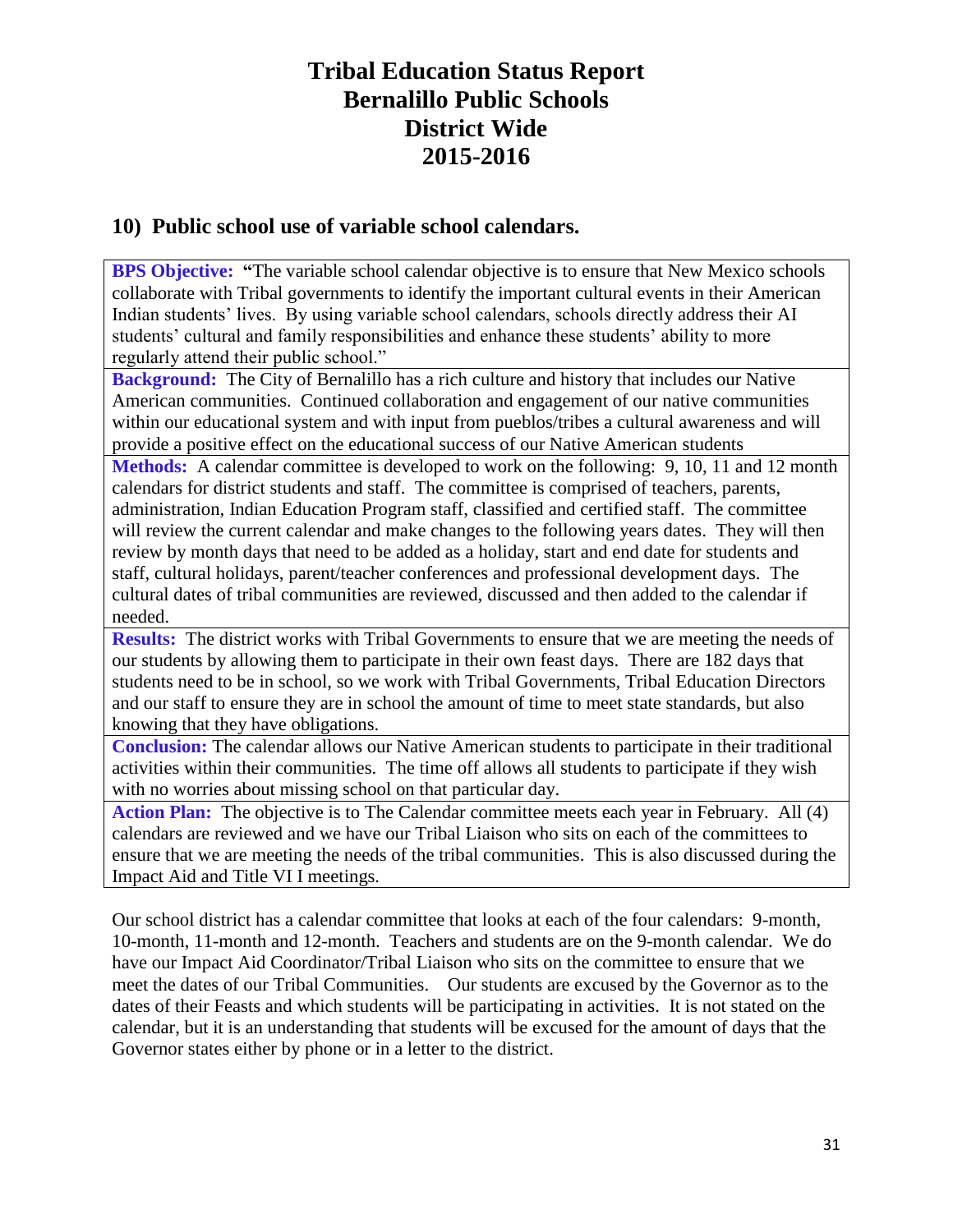Variable Calendar Days pertaining to the Tribal Communities surrounding Bernalillo Public Schools.

All Souls Day Pueblo of Cochiti Feast Day Pueblo of Jemez Feast Day Pueblo of Santa Ana Feast Day Pueblo of Santo Domingo Feast Day Pueblo of Zia Feast Day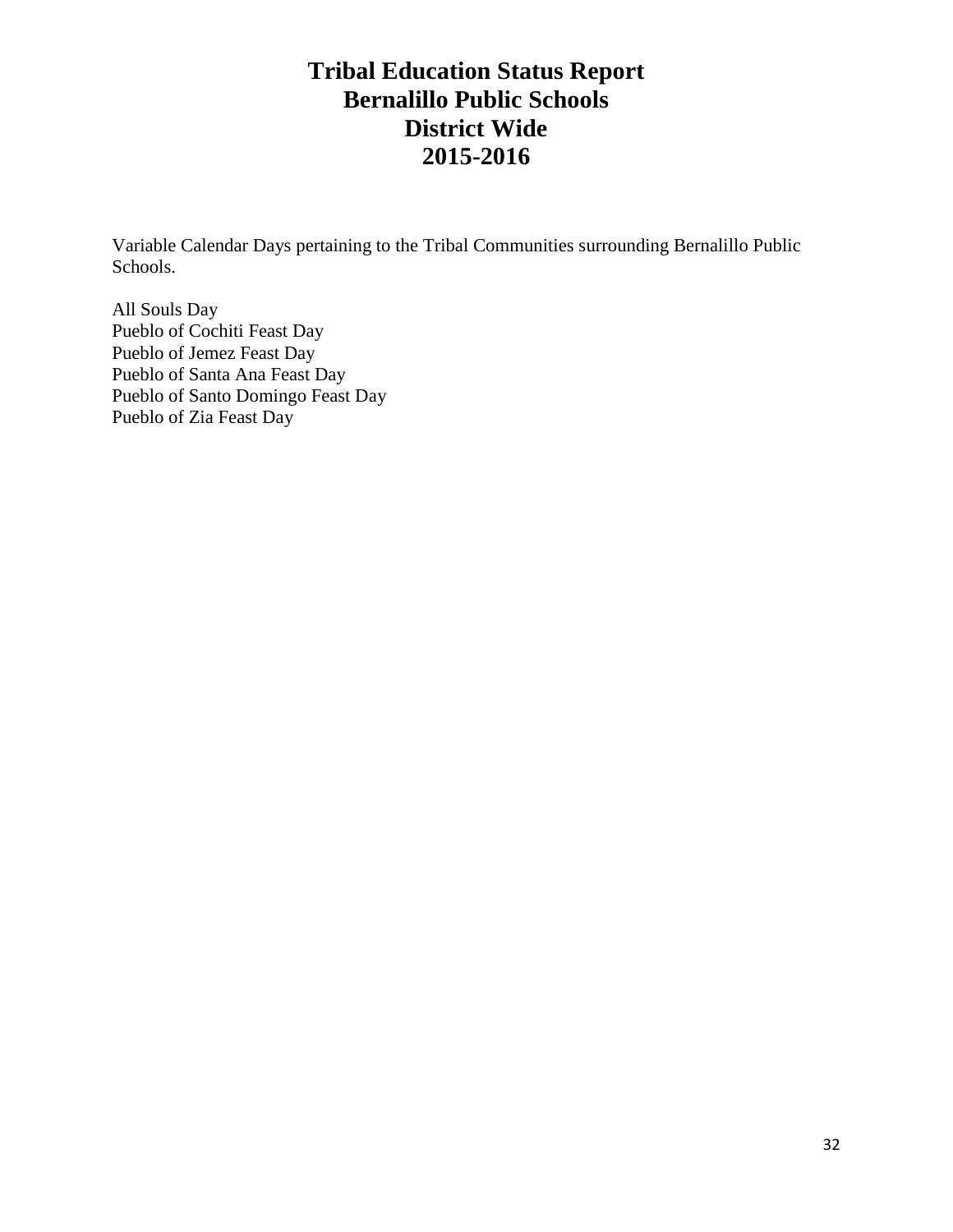## **11) School district consultations with district Indian Education Committees, school-site parent advisory councils and tribal, municipal and Indian organizations**

**BPS Objective:** "District Consultations ensure that Bernalillo Public Schools is collaborating and providing an understanding with Tribal communities in regard to educational programs and to develop ways to improve the educational process and opportunities for American Indian students.

**Background:** Bernalillo Public Schools within the Title VII-Impact Aid program and application, claim federally recognized American Indian students. As a district we develop Indian Policies and procedures in consultation with Tribal officials, parents and Tribal communities.

**Methods:** As outlined in our Indian Policies and Procedures, we will hold our Impact Aid meetings on the second Wednesday of the month, unless the meeting has to change due to other activities within the district. We hold two Tribal Leadership meetings; one in September and the other in March. At the beginning of the school year (August-September) and at the start of the new year (January-February), we will meet individually with Governor's to discuss our program. Our program will also host Tribal Community meetings to inform the community about the district and our program and to hear any recommendations, issues or concerns from them in regard to our program.

**Results:** Please see items below to the number of meetings that have been held and the dates of each meeting.

**Conclusion:** The district has worked hard the last three years in order to strengthen the partnership with our Tribal Communities. As a district, we have had to look at ourselves and see what concerns we have about our programs, see what is working and how we can move forward to ensure our students are provided the best education and that there is equity in all processes. Continue consultation/communication with staff, parents, students, Tribal Education Director's and Tribal Officials have improved the consultations and the relationships.

**Action Plan:** The goal of the Indian Education Program is to continue to work closely with our Tribal Communities and district staff.Inform all stakeholders about any changes that will take place the district, have honest and franc conversations, listen, share data and continue to strengthen the relationships between school, parents and tribal communities,

Our Impact Aid meetings are held monthly at the district office Board Room. They are held on the  $2<sup>nd</sup>$  Wednesday of the month, unless a change needs to occur due to professional development, holiday or another meeting that needs to take place. Along with district staff, Superintendent, Deputy Superintendent, Indian Education Program Coordinator, Impact Aid Coordinator, School Site Principals, Native American Liaisons and other staff as requested, Tribal Education Director's from the tribal communities along with other staff from different departments from the Tribes, parents have attended in the past and tribal officials have also attended.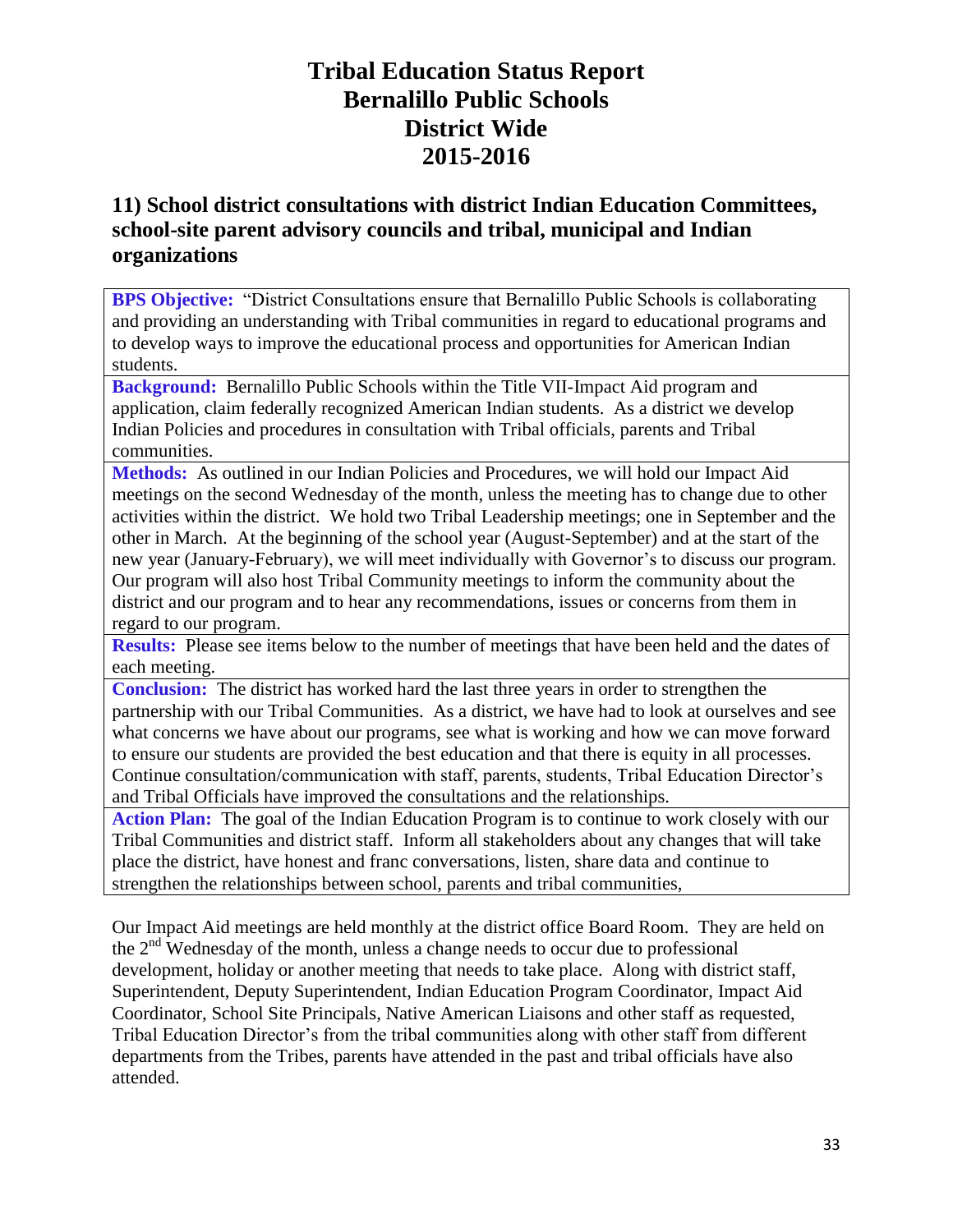We started our Title VII Indian Education Committee meetings in March. The department had a difficult time with the appointments of a parent from each of the tribal communities. There are currently (3) parents on the committee along with a representative from one of the Tribes. This program is dependent on this committee. They may be in a advisory role, but they need to sign off on the parent committee form in order to re-apply for Title VII funding. They also review grades, testing results, attendance and make recommendations for program services.

The district meets with each Tribal Governor at the beginning of the school year in August or September, to introduce ourselves and to talk about the district, our program goals and listen to any concerns and answer any questions they may have. We provide the number of students they have attending our school district by school site; we review the Indian Policies and Procedures and let them know of upcoming meetings and deadlines. We will also meet with the new Governors appointed in January/February to review the same information.

Within our Indian Polices & Procedures it also states that as a district, we will meet with Tribal Leadership twice a year, once in the Fall and once in the Spring. The presentations at these meetings consist of the School Site presentations, Bilingual, Indian Education Program, Attendance, Academic Achievement, Budget and other topics as needed. Governors and their leadership attend as well as Tribal Education Director's, district Director's and Coordinator's, and other outside organizations that are we partner with.

#### **Impact Aid Meeting Dates:**

| August 19, 2015    | December 10, 2016 | April 20, 2016 |
|--------------------|-------------------|----------------|
| September 9, 2015  | January 13, 2016  | May 16, 2016   |
| October 21, 2015   | February 10, 2016 | June 22, 2016  |
| November 4, $2015$ | March 9, 2016     |                |

#### **Title VII Meeting Dates:**

February 11, 2016 March 16, 2016 April 20, 2016 May 9, 2016 (Public Hearing held at District Office)

#### **Tribal Leaders Meetings:**

September 21, 2015 and February 29, 2016

#### **Public Hearings/Community Meetings at Tribal Communities:**

| September 30, 2015 | San Felipe Pueblo |
|--------------------|-------------------|
| November 11, 2015  | Santa Ana Pueblo  |
| December 14, 2015  | Jemez Pueblo      |

### **Leadership Institute (Pueblo Governors – Bernalillo Public School):**

May 22-24, 2016 Buffalo Thunder